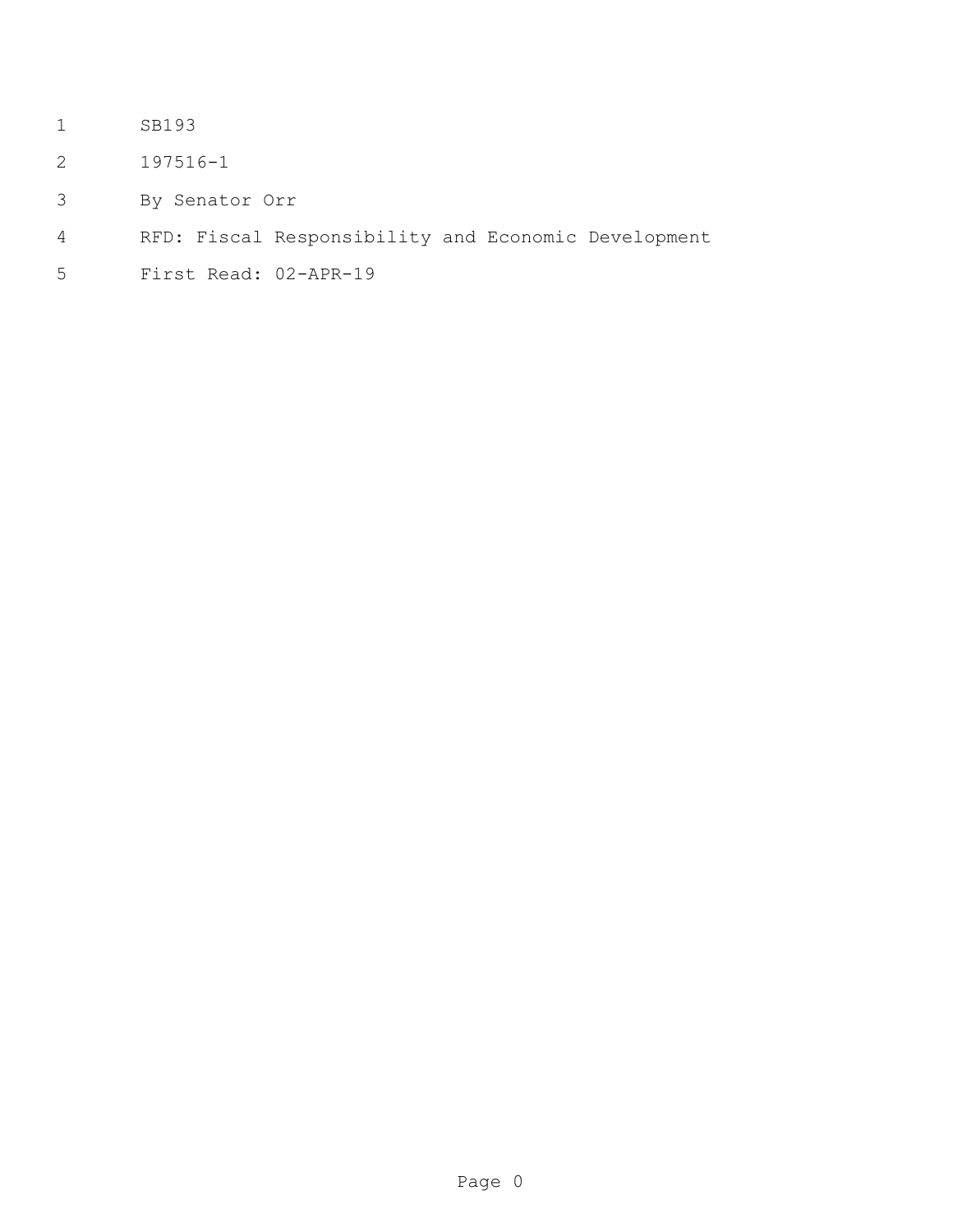197516-1:n:03/07/2019:KMS\*/cr LSA2019-763 SYNOPSIS: Under existing law, the maximum amount of unemployment benefits payable to an individual in a benefit year is the lesser of 26 times the individual's weekly benefit amount or one-third of 12 the wages paid to the individual for insured work during his or her base period. This bill would revise the maximum amount of unemployment benefits payable to an individual in a benefit year contingent on the state's average unemployment rate, but in no event would the maximum amount of benefits exceed the lesser of 20 times the individual's weekly benefit amount or one-fourth of the wages paid during his or her base 21 period. This bill would revise the maximum weekly unemployment benefit amount to an amount that is an equal division of the current weeks compensated of the average of the wages for insured work paid to

the individual during the two quarters of his or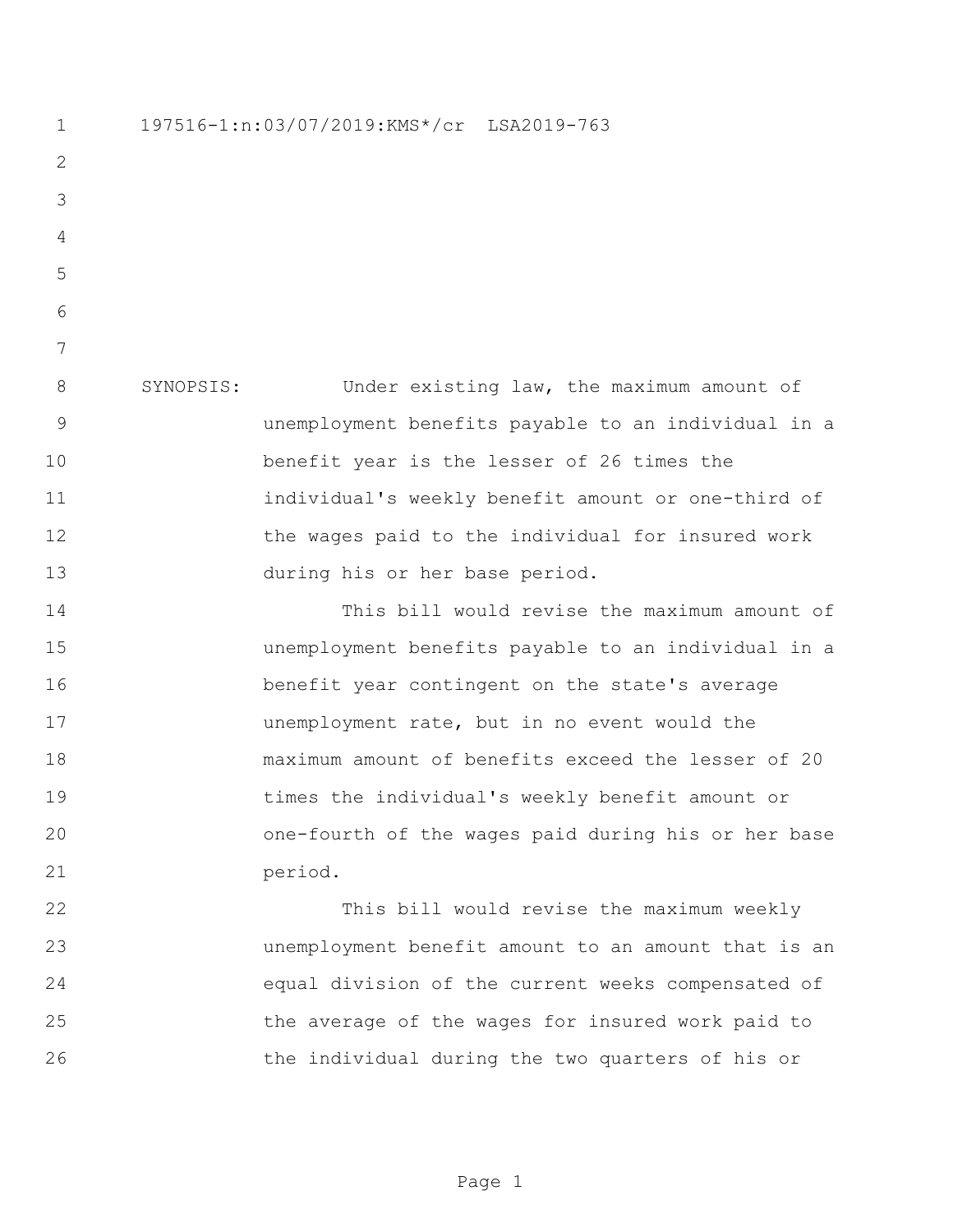her base period in which the total wages were the highest. This bill would also revise the reductions in unemployment benefit amounts due to disqualification in certain circumstances. A BILL 8 STRIP TO BE ENTITLED 9 AN ACT Relating to unemployment benefits, to amend Sections 25-4-72, 25-4-74, and 25-4-78, Code of Alabama 1975, to revise the maximum amount of unemployment benefits payable to an individual contingent on the state's average unemployment rate; to revise the maximum weekly unemployment benefit 16 amount; and to revise the terms of losing unemployment benefits due to disqualification. BE IT ENACTED BY THE LEGISLATURE OF ALABAMA: Section 1. Sections 25-4-72, 25-4-74, and 25-4-78 of the Code of Alabama 1975, are amended to read as follows: "§25-4-72. "(a) For weeks of unemployment during benefit years 23 which begin before the effective date of subsection (b) of 24 this section, an individual's weekly benefit amount shall be as prescribed by this section as amended through July 6, 1997. "(b) For weeks of unemployment during benefit years beginning on or after July 2, 2006, an individual's weekly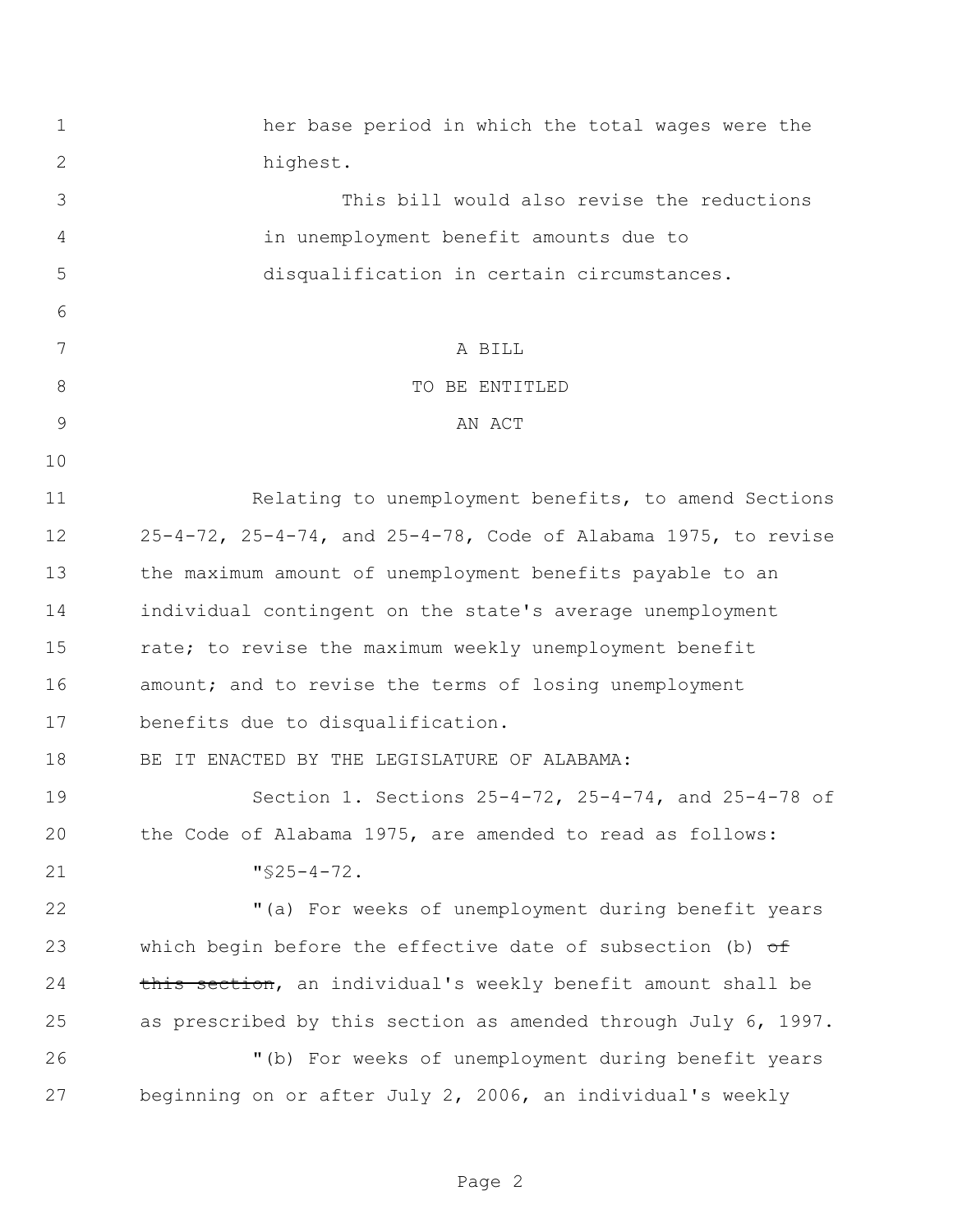1 benefit amount shall be an amount equal to one twenty-sixth of 2 the average based on an equal division of the current weeks compensated of the wages for insured work paid to the individual during the two quarters of his or her base period in which the total wages were the highest; except, that:

 "(1) If the amount thus derived is not a multiple of one dollar (\$1), fractional parts of one dollar (\$1) in excess of fifty cents (\$.50) shall be rounded to the next higher multiple of one dollar (\$1) and fractional parts of one dollar (\$1) which are fifty cents (\$.50) or less shall be dropped to 11 the next lower multiple of one dollar (\$1).

 "(2) If the amount derived before the application of 13 subdivision (1) of this subsection is not in excess of forty-four dollars fifty cents (\$44.50), there shall be no weekly benefit amount.

 "(3) Effective with benefit years beginning on or after July 6, 2008, if the amount thus derived is more than two hundred fifty-four dollars fifty cents (\$254.50), the weekly maximum benefit amount shall be two hundred fifty-five dollars (\$255).

 "(4) Effective with benefit years beginning on or after July 5, 2009, if the amount thus derived is more than two hundred sixty-four dollars fifty cents (\$264.50), the weekly maximum benefit shall be two hundred sixty-five dollars (\$265).

 "(5) Effective with benefit years beginning on or after January 1, 2020, if the amount thus derived is more than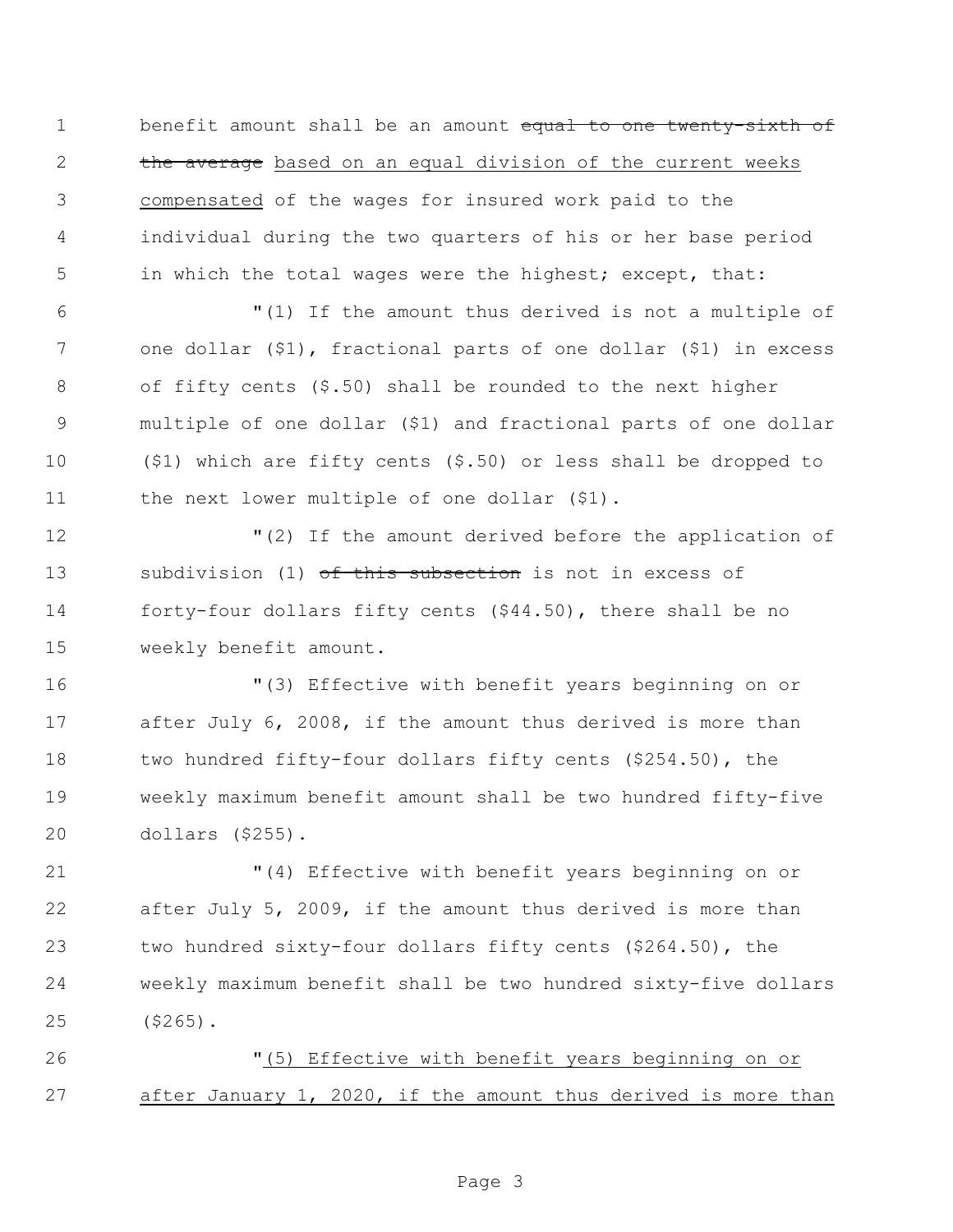two hundred seventy-four dollars fifty cents (\$274.50), the weekly maximum benefit shall be two hundred seventy-five dollars (\$275).

 "(c) If, as a condition for approval of this section for full tax credit against the tax imposed by the federal Unemployment Tax Act, federal law should require a greater maximum weekly benefit amount than that provided herein, then the maximum weekly benefit amount shall be the minimum required by any such federal law for such approval.

 "(d) Nothing herein shall serve to deprive any individual of any benefit for which he or she had qualified in 12 any benefit year beginning prior to before the effective date 13 of the provisions of subsection (b) of this section.

 "(e) There is hereby appropriated out of funds made available to this state under Section 903 of the Social Security Act, as amended by Title II, Section 209, "Special Reed Act Transfer in Fiscal Year 2002," of the "Temporary Extended Unemployment Compensation Act of 2002," as contained in the "Job Creation and Worker Assistance Act of 2002," an amount not to exceed 15 percent of the funds, or so much 21 thereof to be used as may be necessary, under the direction of the State of Alabama, Department of Labor, for the expenses incurred for the administration of this state's unemployment compensation law and public employment offices. Notwithstanding the foregoing, the additional amount of up to \$7,940,119 of "Reed Act" funds may be withdrawn from the Unemployment Compensation Trust Fund and used for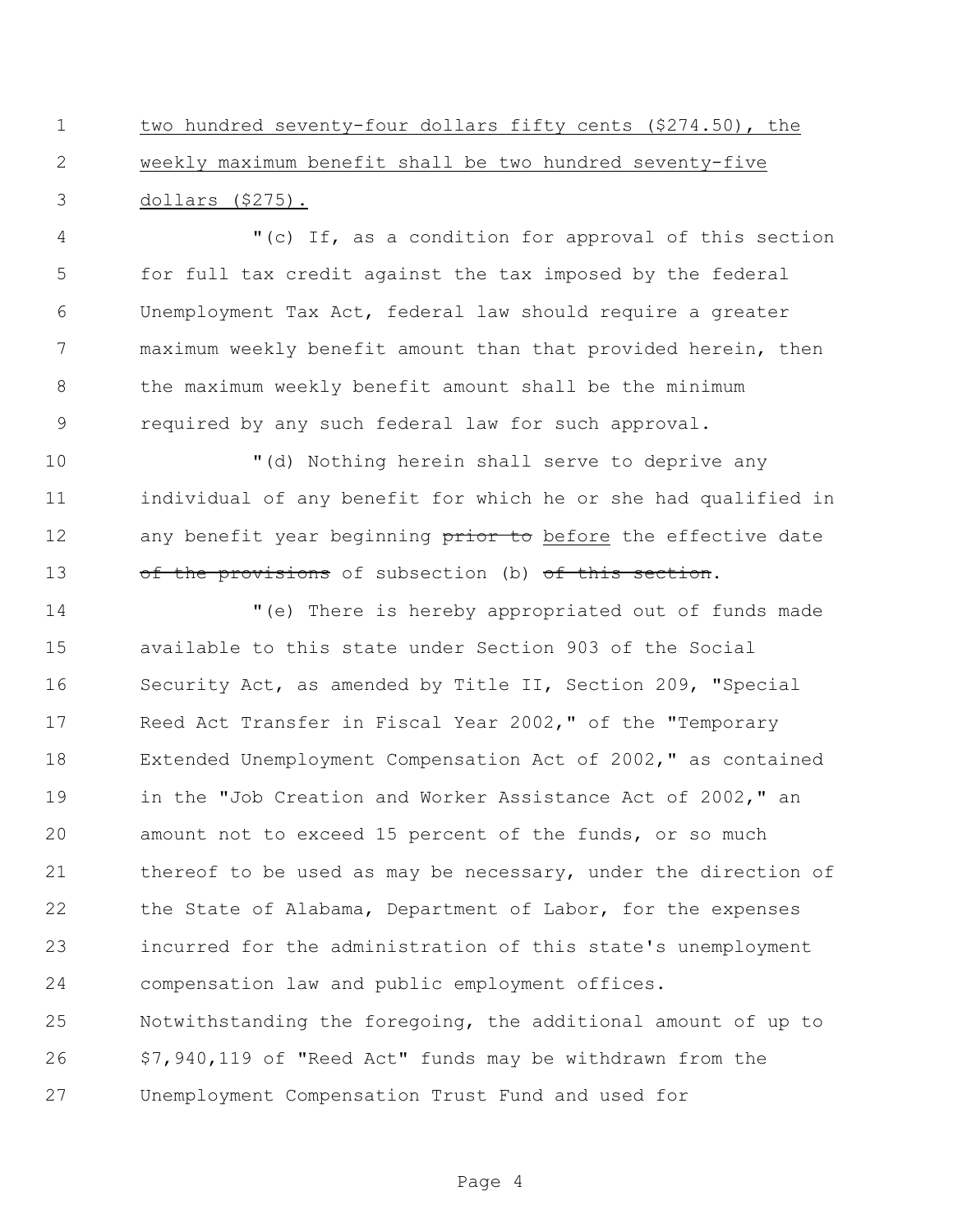administrative purposes from May 29, 2008, until September 30, 2009. Furthermore, whatever amount is withdrawn during this time period, that amount shall not change the Employer Tax Schedules pursuant to Section 25-4-54 for the calendar year beginning January 1, 2010.

6  $\sqrt{525-4-74}$ .

 "(a) Any otherwise eligible individual shall be entitled during any benefit year, beginning on or after July 3, 1983, to a total amount of benefits equal to whichever is 10 the lesser of 14 times his or her weekly benefit amount, if the state's average unemployment rate is at or below 6.5 percent, with an additional weekly benefit amount added for each 0.5 percent increase in the state's average unemployment rate above 6.5 percent up to a maximum of 20 times his or her weekly benefit amount if the state's average unemployment rate 16 equals or exceeds 9.5 percent, and one third one fourth of the wages paid to him or her for insured work during his or her 18 base period; provided, that such total amounts of benefits, if 19 not a multiple of  $\frac{100}{71.00}$  one dollar (\$1), shall be computed to 20 the nearest multiple of  $\frac{20}{71.00}$  one dollar (\$1).

 "(b) For the purpose of this article, wages shall be counted as "wages for insured work" with respect to any benefit year only if such wages were paid in the base period immediately preceding such benefit year; except, that any lump sum payment of wages in lieu of notice, dismissal, or severance allowance or "back pay" award shall be prorated over the period or periods with respect to which such payment is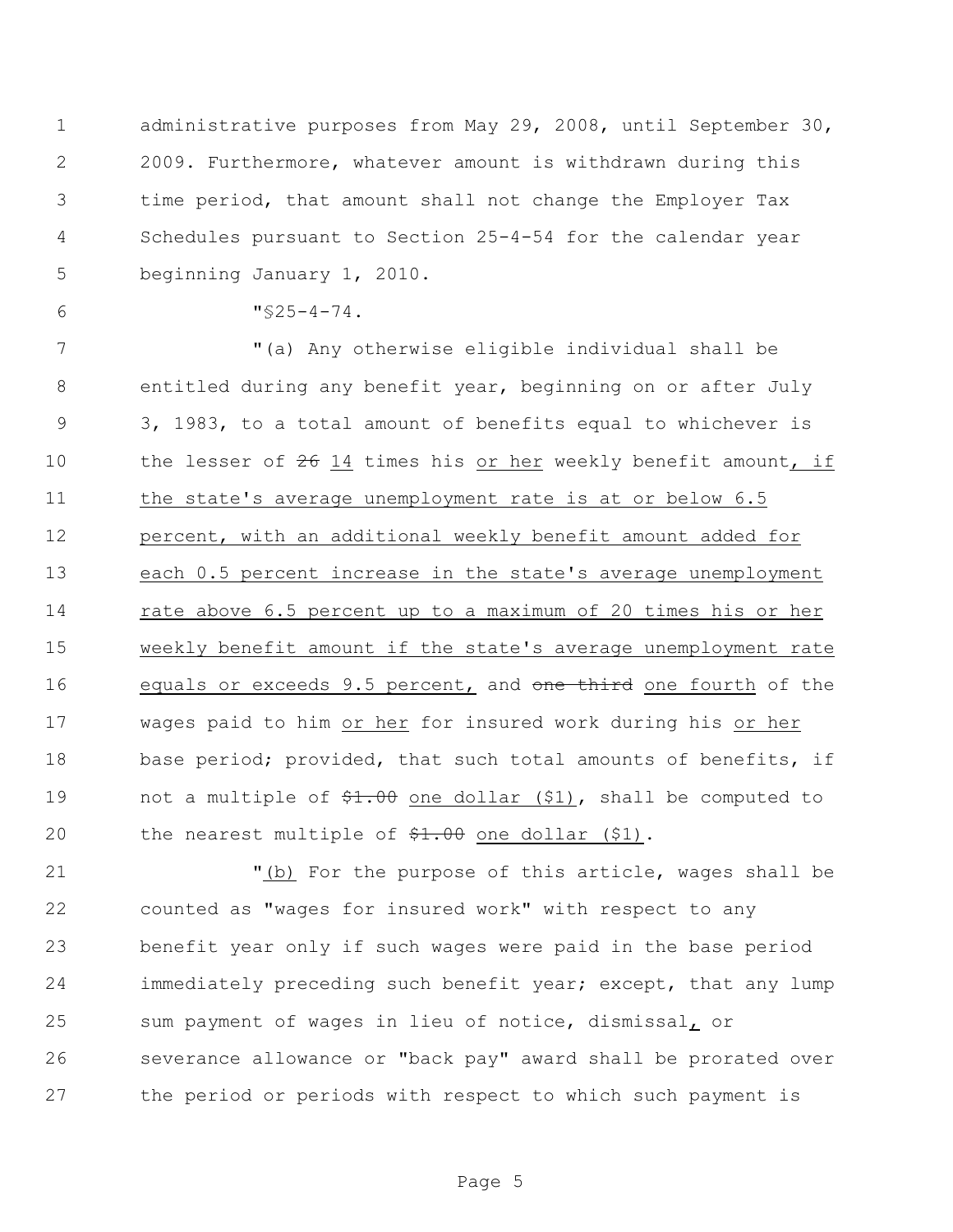made and treated as though it had been paid in such period or periods.

 "(c) In determining an individual's benefit rights, 4 remuneration payable but unpaid to such individual shall, to 5 the extent that regulations promulgated by the secretary prescribe, shall be deemed to be "wages paid" to such individual.

8 T(d) As used in this section, the term "state's average unemployment rate" means the average of the three months for the most recent third calendar quarter of the seasonably adjusted statewide unemployment rate as published by the Alabama Department of Labor.

13 The Median Character of the Porton Price is not in the USA of the USA of the USA of the USA of the USA of the USA of the USA of the USA of the USA of the USA of the USA of the USA of the USA of the USA of the USA of the July 3, 1983, any otherwise eligible individual shall be entitled to a total amount of benefits as was provided in this 16 section prior to such before that date.

 "(f) Any otherwise eligible individual shall be entitled during the current benefit year to an additional five weeks after all regular benefits have exhausted under subsection (a), and who is enrolled and making satisfactory progress in a job training or certification program approved by the Alabama Department of Labor. Each approved training program shall prepare individuals for entry into a high wage, high demand occupation.

 "(1) The amount of benefits payable under this subsection shall equal the weekly benefit amount established by the most recent benefit year.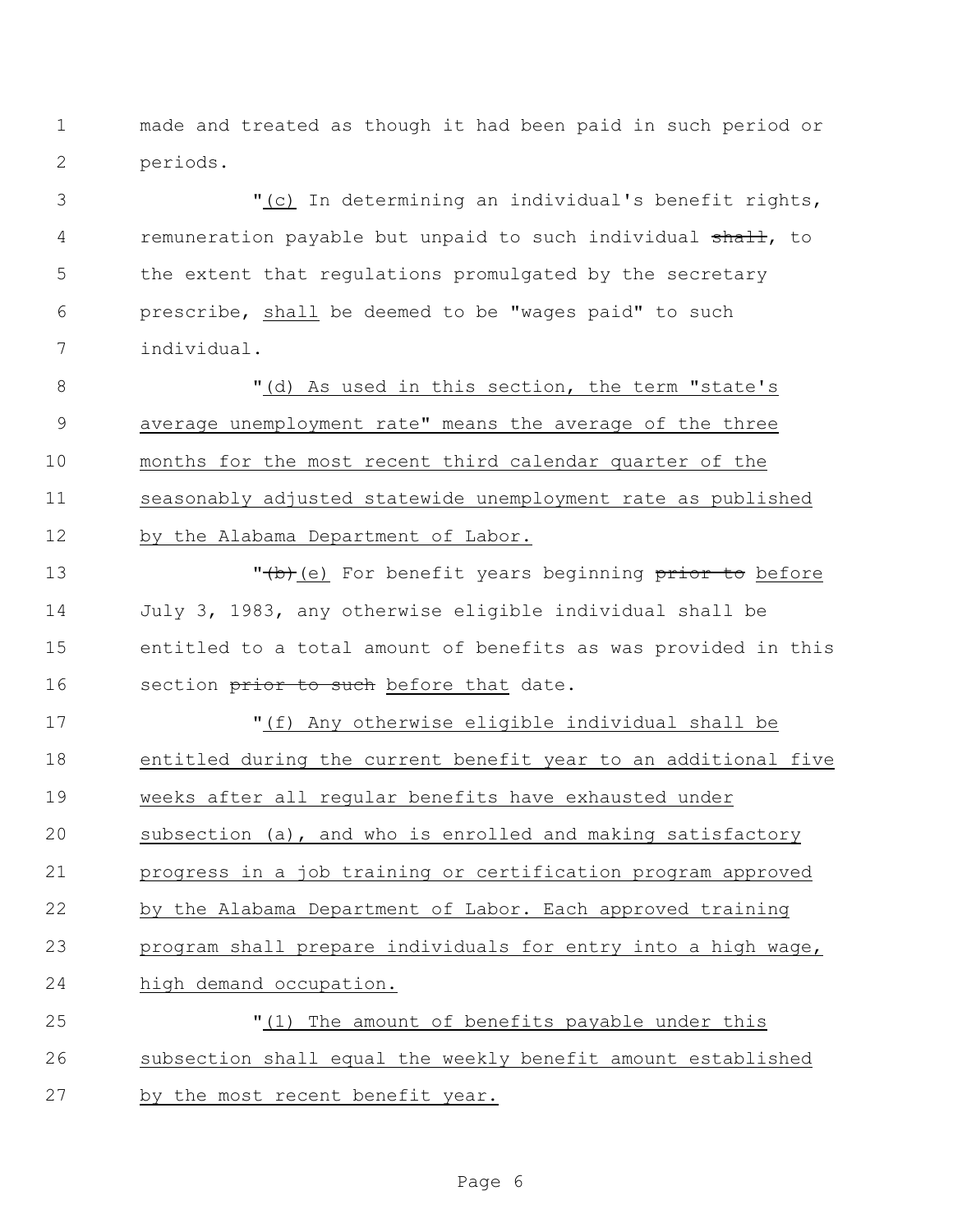"(2) The compensation is not required to be paid to an individual who is receiving similar benefits or other training allowances from other unrelated sources.  $4 \frac{\text{V}}{\text{S}} 25 - 4 - 78$ . "An individual shall be disqualified for total or partial unemployment for any of the following: 7 TELL THE MULL TO MAKE A STATE OF STATE OF THE STATE OF STATE OF SALUTE TO MAKE OF STATE AND THE STATE OF STATE OF STATE OF STATE OF STATE OF STATE OF STATE OF STATE OF STATE OF STATE OF STATE OF STATE OF STATE OF STATE O 8 week in which his an individual's total or partial unemployment is directly due to a labor dispute still in active progress in the establishment in which he or she is or was last employed. For the purposes of this section only, the 12 term labor dispute includes any controversy concerning terms, tenure, or conditions of employment, or concerning the association or representation of persons in negotiating, fixing, maintaining, changing, or seeking to arrange terms or conditions of employment, regardless of whether the disputants stand in the proximate relation of employer and employee. This definition shall not relate to a dispute between an individual worker and his or her employer.

20 "(2) VOLUNTARILY QUITTING WORK. If the an individual has left his or her most recent bona fide work voluntarily without good cause connected with such work.

23 Ta.1. However, he an individual shall not be disqualified if he or she was forced to leave work because he or she was sick or disabled, notified his or her employer of the fact as soon as it was reasonably practicable so to do, and returned to that employer and offered himself or herself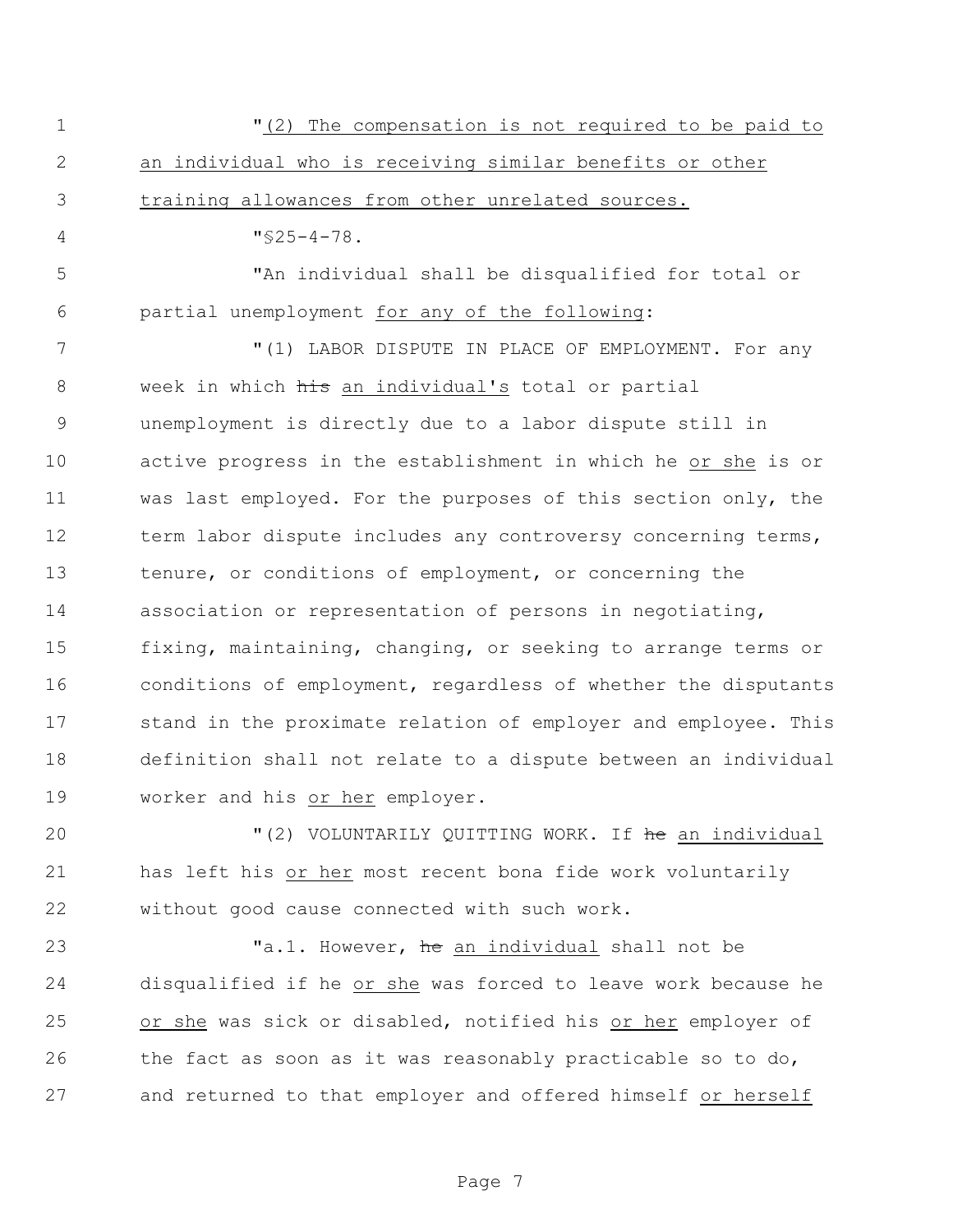for work as soon as he or she was again able to work; provided, however, this exception shall not apply if the 3 employer had an established teave-of-absence leave of absence policy covering sickness or disability and:

 "(i) The individual fails to comply with same as soon as it is reasonably practicable so to do; or

7 The U via Upon the expiration of a leave of absence shall fail to return to the employer and offer himself or 9 herself for work, if he the individual shall then be able to work, or if he or she is not then able to work, he or she fails to so notify his or her employer of that fact and request an extension of his or her leave of absence as soon as it is reasonably practicable so to do.

 "2. In case of doubt that an individual was sick or disabled, or as to the duration of any such sickness or disability, the secretary may, or if the employer requests it, the secretary shall require a doctor's certificate to establish the fact or facts in doubt.

19 T3. An established the state-of-absence leave of absence 20 policy shall be any teave-of-absence leave of absence policy covering sickness and disability communicated to the employee by the customary means used by the employer for communicating with his or her employees.

 "4. Nothing herein shall be construed or interpreted 25 as authorizing the payment of benefits to any person individual during, or for, unemployment due to sickness or disability or during any period in which he or she is on a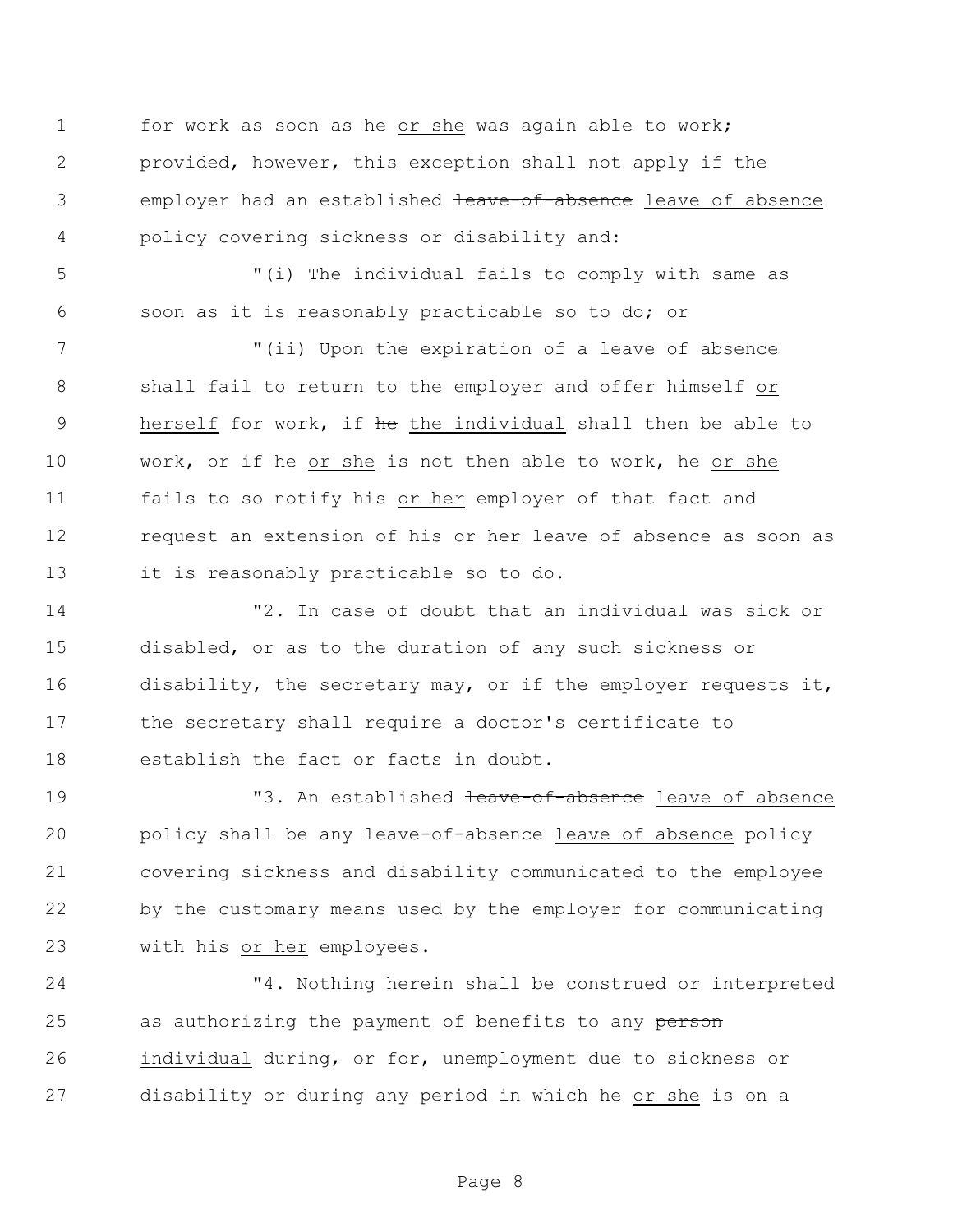leave of absence granted in accordance with an established 2 <del>leave-of-absence</del> leave of absence policy, the duration of which leave was set in accordance with his or her request or 4 in accordance with a collective bargaining agreement; except, that if such leave of absence is on account of pregnancy and extends beyond the tenth week following termination of such pregnancy, the individual shall not be denied benefits under 8 the provisions of this subdivision (2) beyond such tenth week if she has given the employer three weeks' notice of her desire to return to work, is then able to work, and has not 11 refused reinstatement to a job which under the provisions of 12 subdivision (5) of this section would be deemed suitable for her.

 "b. When an individual is disqualified under this subdivision (2):

 "1. He or she shall not be entitled to benefits for the week in which the disqualifying event occurs or for any week thereafter until:

 "(i) He or she has reentered insured employment or employment of the nature described in subdivisions (5), (6), (7), (8), (9), (10), or (18) of subsection (b) of Section 25-4-10; and

 "(ii) For which employment he or she has earned wages equal to at least 10 times his or her weekly benefit amount for the benefit year in which such disqualification is assessed; and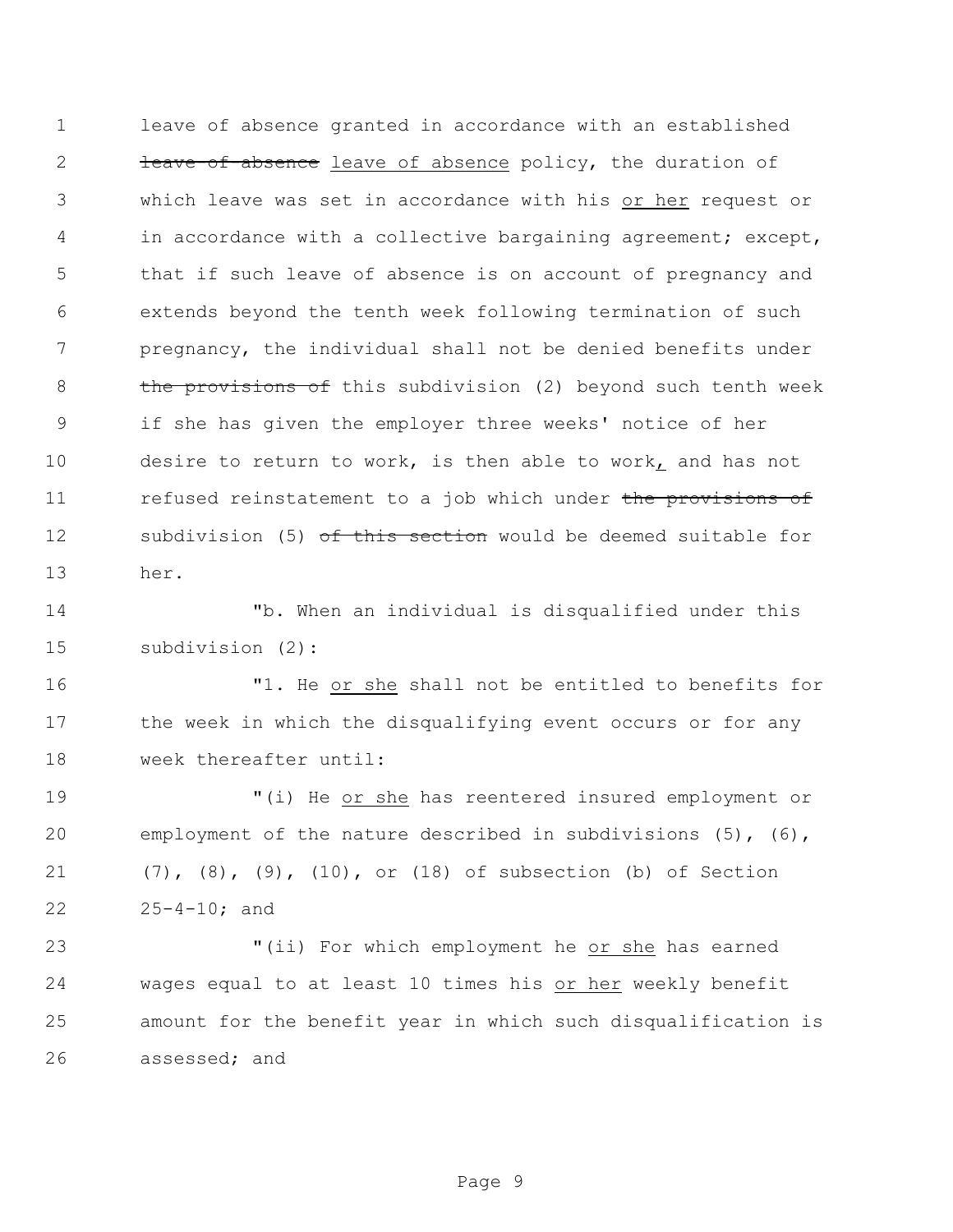"(iii) He or she has been separated from such employment under nondisqualifying conditions.

3 The total amount of benefits to which he an individual may otherwise be entitled as determined in accordance with Sections 25-4-74 and 25-4-75 shall be reduced 6 by an amount equal to not less than  $\frac{1}{x}$  three nor more than  $\frac{12}{x}$ nine times his or her weekly benefit amount.

**"3.** For the purpose of the experience rating provisions of Section 25-4-54, no portion of the benefits payable to him an individual, based upon wages paid to him or her for the period of employment ending with the separation to which the disqualification applies, shall be charged to the employer's experience rating account. If the individual has been separated from employment other than his or her most recent bona fide work under conditions which would have been disqualifying under this subdivision (2) had the separation been from his or her most recent bona fide work and the employer answers a notice of payment within 15 days after it is mailed to him or her detailing the facts in connection with the separation, then no portion of any benefits paid to him or her based upon wages for the period of employment ending in such separation shall be charged to the employer's experience rating account.

 "4. Any other provision of this chapter to the contrary notwithstanding, effective October 21, 2013, the unemployment compensation account of an employer shall be charged when the unemployment compensation agency determines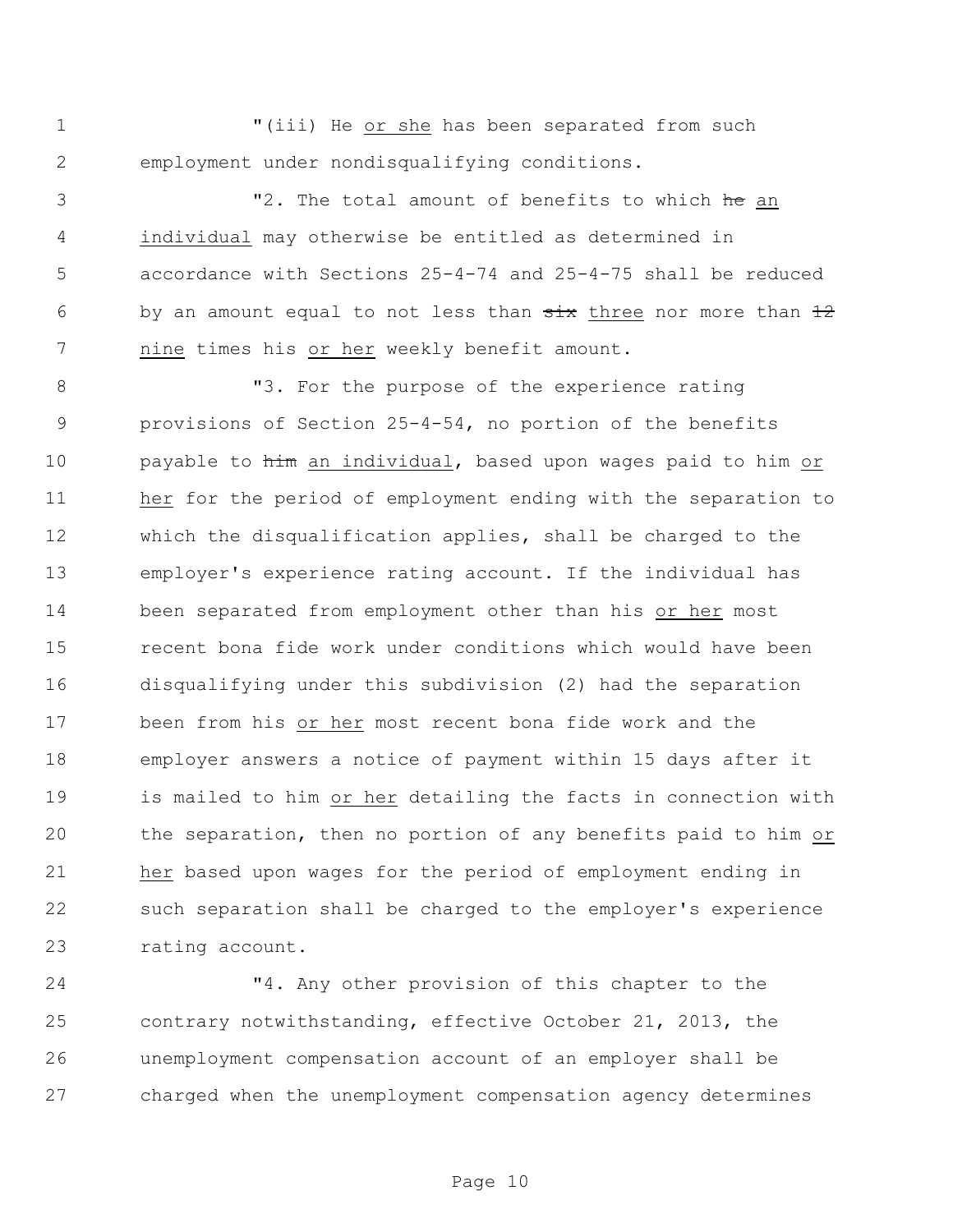that an overpayment has been made to a claimant as a result of both of the following:

 "(i) The overpayment occurred because the employer, or an agent of the employer, failed to respond timely or adequately to a request from the unemployment compensation agency for information relating to an unemployment compensation claim.

8 "(ii) The employer, or an agent of the employer, has established a pattern of failing to respond timely or adequately to a request from the unemployment compensation agency for information relating to an unemployment compensation claim on two or more occasions.

 "c. An individual shall not be disqualified if he or she left his or her employment and immediately returned to work with his or her regular employer or to employment in which he or she had prior existing statutory or contractual 17 seniority or recall rights. When this exception is applied, 18 any benefits paid to such the individual based upon wages paid for that period of employment immediately preceding the separation to which the exception is applied, which have not been heretofore charged to the employer's experience rating 22 account, shall not be charged to the account of such the employer.

24 "d. For separation occurring on or after August 1, 2012, an individual shall not be disqualified if he or she left his or her employment to permanently relocate as a result of his or her active duty military-connected spouse's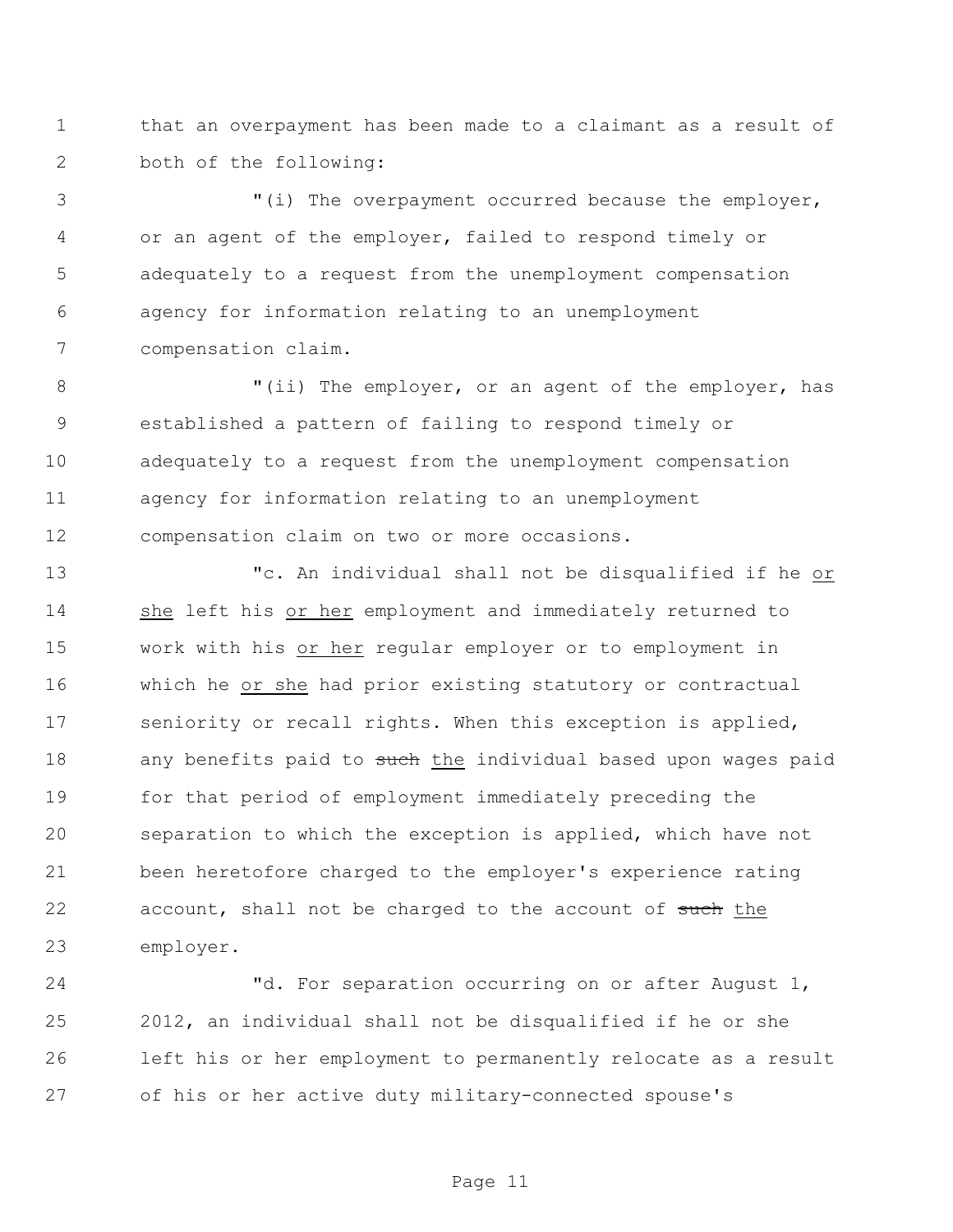permanent change of station orders, activation orders, or unit deployment orders. When this exception is applied, any benefits paid to the individual based upon wages paid for that period of employment immediately preceding the separation to which the exception is applied, which have not been heretofore charged to the employer's experience rating account, shall not 7 be charged to the account of the employer.

 "e. For the purposes of this subdivision (2) and subdivision (3) of this section, the secretary in determining the most recent bona fide work shall only consider employment of the nature described in subsection (a) of Section 25-4-10. The secretary shall also consider the duration of the most recent job or jobs, the intent of the individual and his or 14 her employer as to the permanence of such work, and whether separation from the immediately preceding employment was under conditions which would be disqualifying in the event such immediately preceding employment should be determined to be 18 the most recent bona fide work.

19  $(3)$  DISCHARGE FOR MISCONDUCT.

20 Ta. If the an individual was discharged or removed from his or her work for a dishonest or criminal act committed in connection with his or her work or for sabotage or an act endangering the safety of others or for the use of illegal drugs after previous warning or for the refusal to submit to or cooperate with a blood or urine test after previous warning. Disqualification under this paragraph may be applied to separations prior to separation from the most recent bona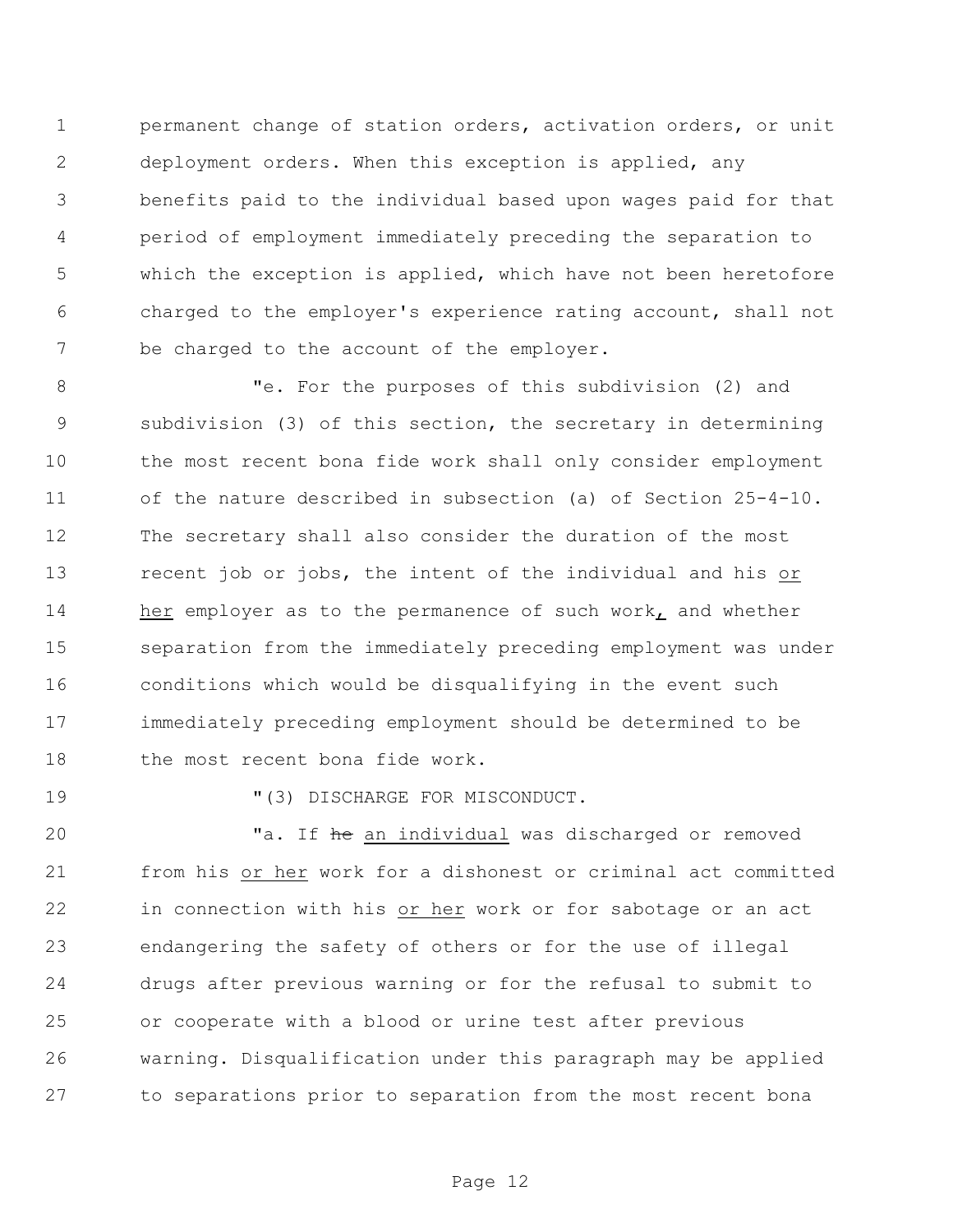fide work only if the employer has filed a notice with the secretary alleging that the separation was under conditions described in this paragraph in such manner and within such time as the secretary may prescribe.

 "(i) A confirmed positive drug test that is conducted and evaluated according to standards set forth for 7 the conduct and evaluation of such tests by the U.S. Department of Transportation in 49 C.F.R. Part 40 or standards shown by the employer to be otherwise reliable shall be a conclusive presumption of impairment by illegal drugs. No unemployment compensation benefits shall be allowed to an employee having a confirmed positive drug test if the employee had been warned that such a positive test could result in dismissal pursuant to a reasonable drug policy. A drug policy shall be deemed reasonable if the employer shows that all employees of the employer, regardless of position or classification, are subject to testing under the policy, and in those instances in which the employer offers as the basis for disqualification from unemployment compensation benefits the results obtained pursuant to additional testing imposed on some but not all classifications, if the employer can also offer some rational basis for conducting such additional testing. Further, no unemployment compensation benefits shall be allowed if the employee refuses to submit to or cooperate with a blood or urine test as set forth above, or if the employee knowingly alters or adulterates the blood or urine specimen.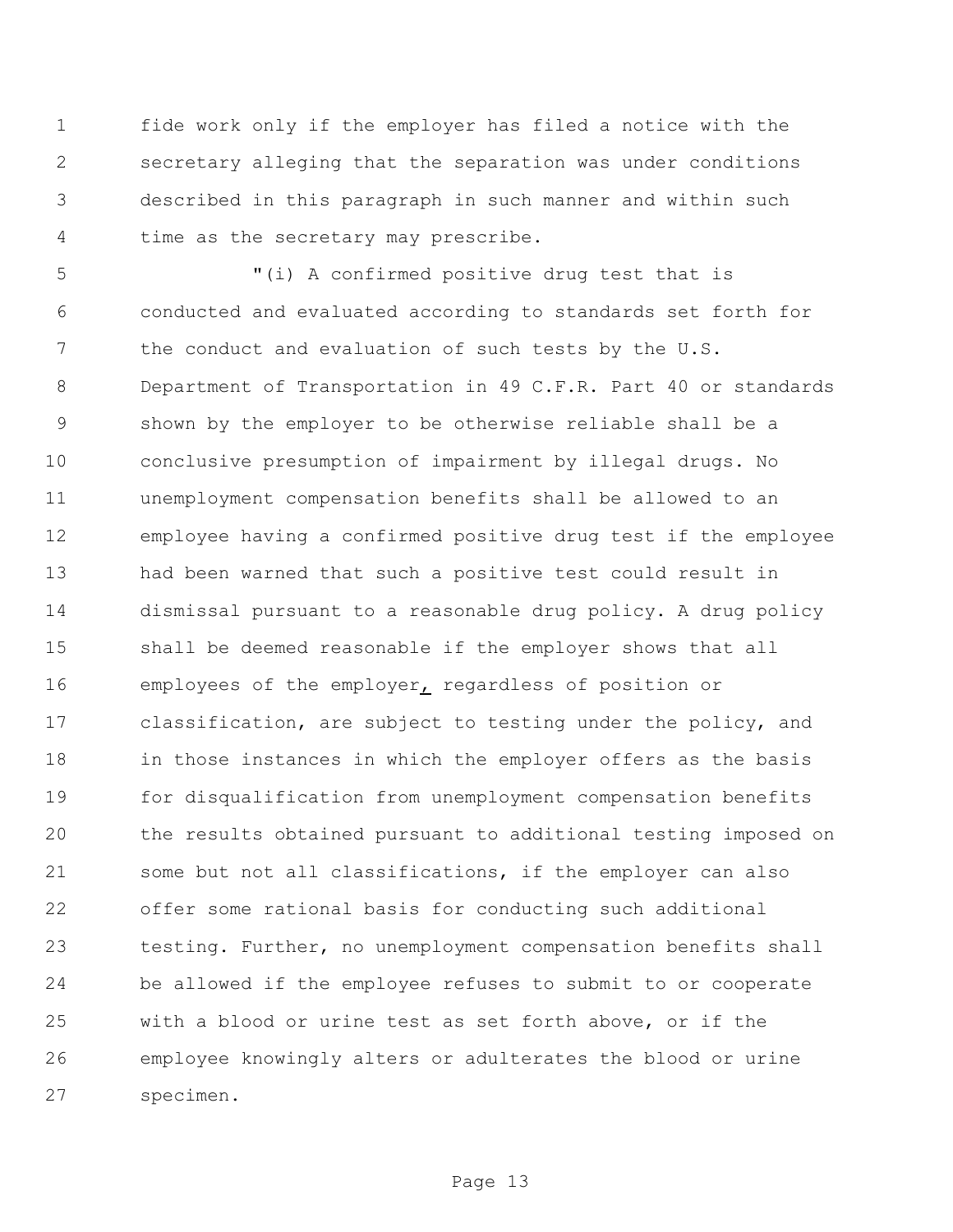"(ii) For purposes of paragraph a. and item (i) of paragraph a. of this subdivision, warning shall mean that the employee has been advised in writing of the provisions of the employer's drug policy and that either testing positive pursuant to the standards referenced above or the refusal to submit to or cooperate with a blood or urine test as set out in the above referenced standards could result in termination of employment. This written notification as herein described shall constitute a warning as used in paragraph a. and item (i) of paragraph a. of this subdivision.

 "(iii) To the extent that the issue is a positive drug test or the refusal to submit to or cooperate with a 13 blood or urine test, or if the employee knowingly alters or adulterates the blood or urine sample, as distinguished from 15 some other aspect of the employer's drug policy, this disqualification under paragraph a. and item (i) of paragraph a. shall be the only disqualification to apply, in connection with an individual's separation from employment. Other non-separation disqualifications may apply.

 "When an individual is disqualified under this paragraph:

 "1. He or she shall not be entitled to benefits for the week in which the disqualifying event occurs or for any week thereafter until he or she has reentered insured employment or employment of the nature described in subdivisions (5), (6), (7), (8), (9), (10), or (18) of subsection (b) of Section 25-4-10, has earned wages equal at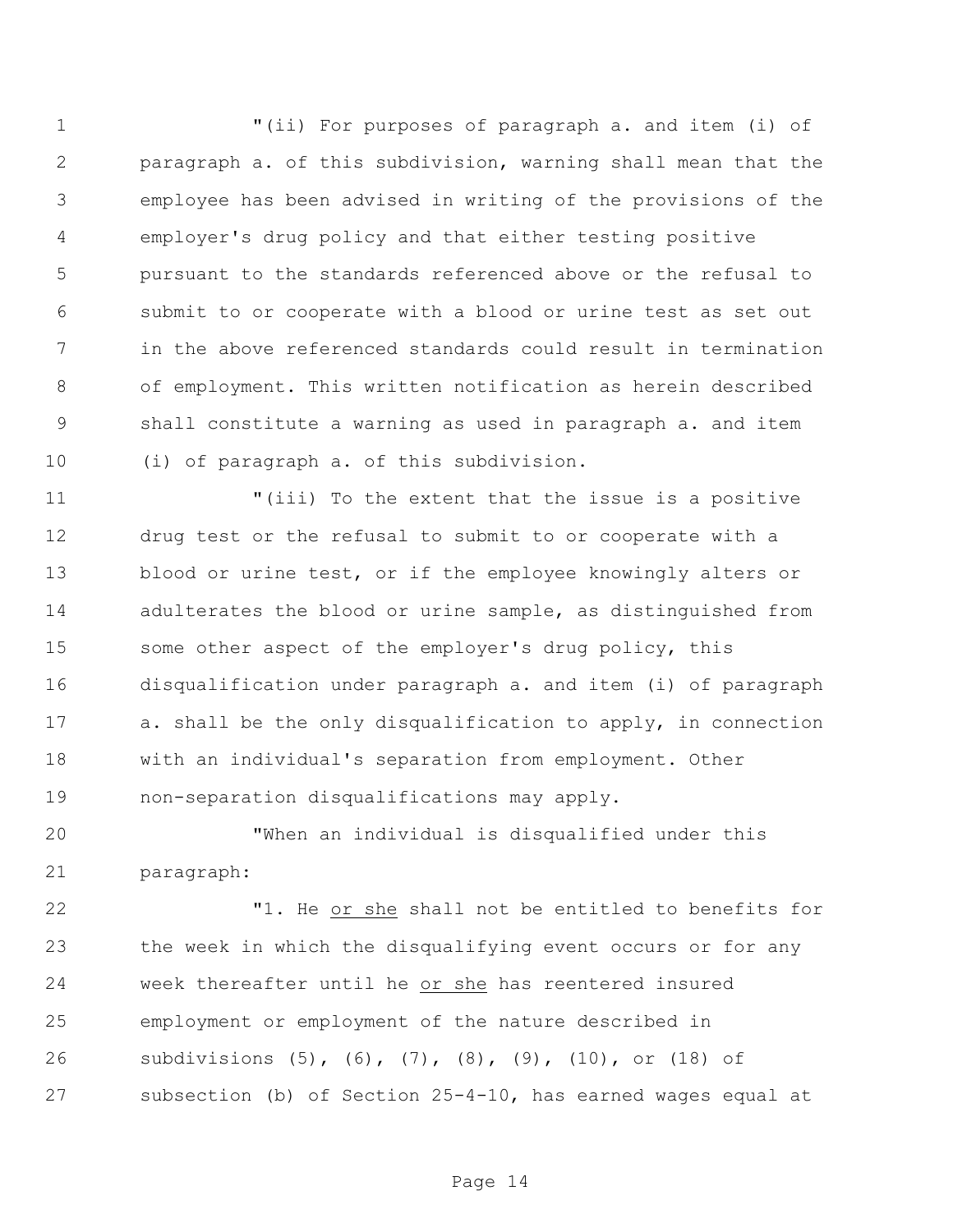least to 10 times his or her weekly benefit amount, and has been separated from such employment for a nondisqualifying reason.

 "2. He or she shall not thereafter be entitled to any benefits under this chapter on account of wages paid to him or her for the period of employment by the employer by whom he or she was employed when the disqualifying event occurred.

 "3. For the purposes of the experience rating provisions of Section 25-4-54:

 "(i) No portion of any benefits based upon wages paid to the individual for the period of employment by the employer by whom he or she was employed when the disqualifying event occurred shall be charged to the employer's experience rating account.

 "(ii) In the case of a separation prior to the 17 separation from the most recent bona fide work, if the only reason disqualification under this paragraph a. was not assessed was the failure of the employer to properly file a timely separation report with the secretary and the employer files such a report within 15 days after the mailing of a notice of payment, then no portion of any benefits paid based upon the wages paid for the period of employment ending in such prior separation shall be charged to the employer's experience rating account.

26 The an individual was discharged from his or her most recent bona fide work for actual or threatened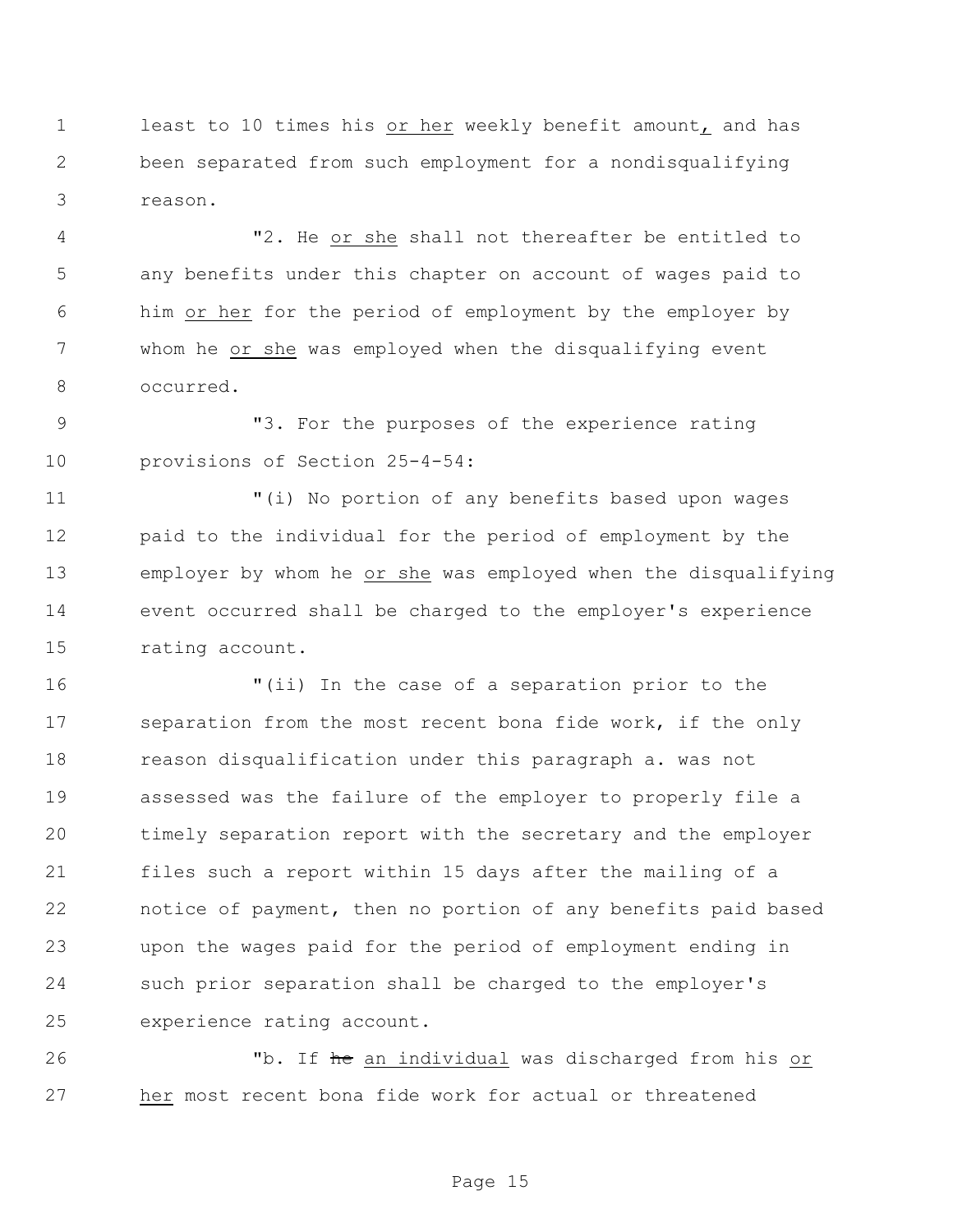misconduct committed in connection with his or her work (other than acts mentioned in paragraph a. of this subdivision (3)) repeated after previous warning to the individual. When an individual is disqualified under this paragraph, or exempt from disqualification for a separation under such conditions prior to his or her most recent bona fide work, the effect shall be the same as provided in paragraph b. of subdivision (2) of this section for disqualification or exemption from disqualification respectively.

10 The an individual was discharged from his or her most recent bona fide work for misconduct connected with his or her work [other than acts mentioned in paragraphs a. 13 and b. of this subdivision (3)]:

 "1. He or she shall be disqualified from receipt of benefits for the week in which he or she was discharged and 16 for not less than the three following week nor more than the 17 seven four next following weeks, as determined by the secretary in each case according to the seriousness of the conduct.

20 The total amount of benefits to which he an individual may otherwise be entitled as determined in accordance with Sections 25-4-74 and 25-4-75 shall be reduced by an amount equal to the product of the number of weeks for which he an individual shall be disqualified multiplied by his or her weekly benefit amount.

**12.3.33 12.33** "3. Only one-half of the benefits paid to him an individual based upon wages for that period of employment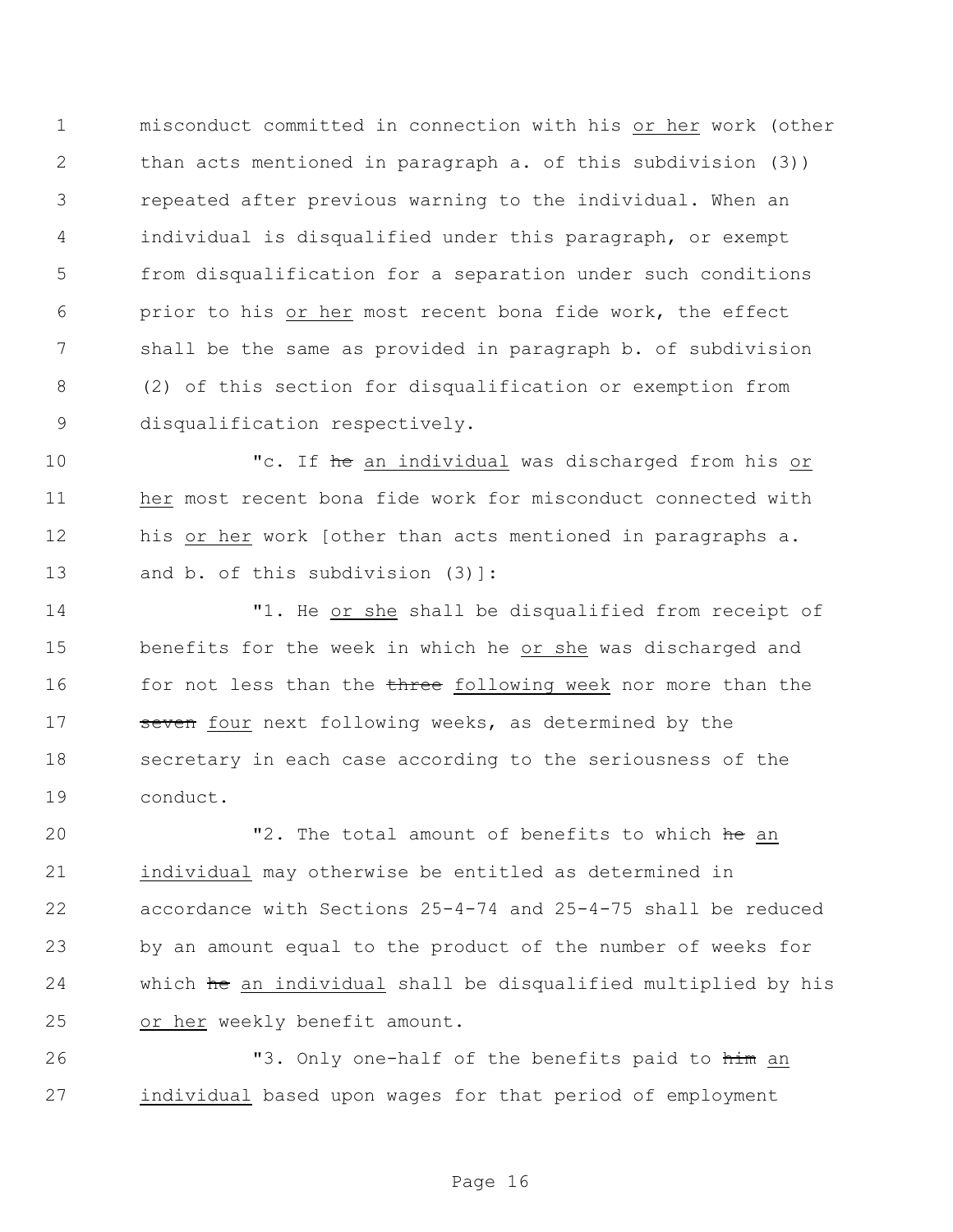immediately preceding the separation to which the disqualification applies shall be charged to the employer for the purposes of the experience rating provisions of Section 25-4-54. If the individual has been separated from employment, other than his or her most recent bona fide work, under conditions which would have been disqualifying under paragraph c. of this subdivision (3), had the separation been from his or her most recent bona fide work and the employer answers a notice of payment within 15 days after it is mailed to him or her detailing the facts in connection with the separation, then only one-half of the benefits paid to him or her for that period of employment immediately preceding the separation shall be charged to the employer for the purposes of the experience rating provisions of Section 25-4-54, unless the employer, or an agent of the employer, failed to respond timely or adequately to written requests pursuant to subparagraph 4. of paragraph b. of subdivision (2).

18 The an individual has been suspended as a disciplinary measure connected with his or her work, or for misconduct connected with his or her work, he or she shall be disqualified from benefits for the week or weeks (not to exceed four weeks) in which, or for which, he or she is so suspended and the total amount of benefits to which he or she may otherwise be entitled shall be reduced in the same manner and to the same extent as provided in subparagraph 2. of paragraph c. of this subdivision (3).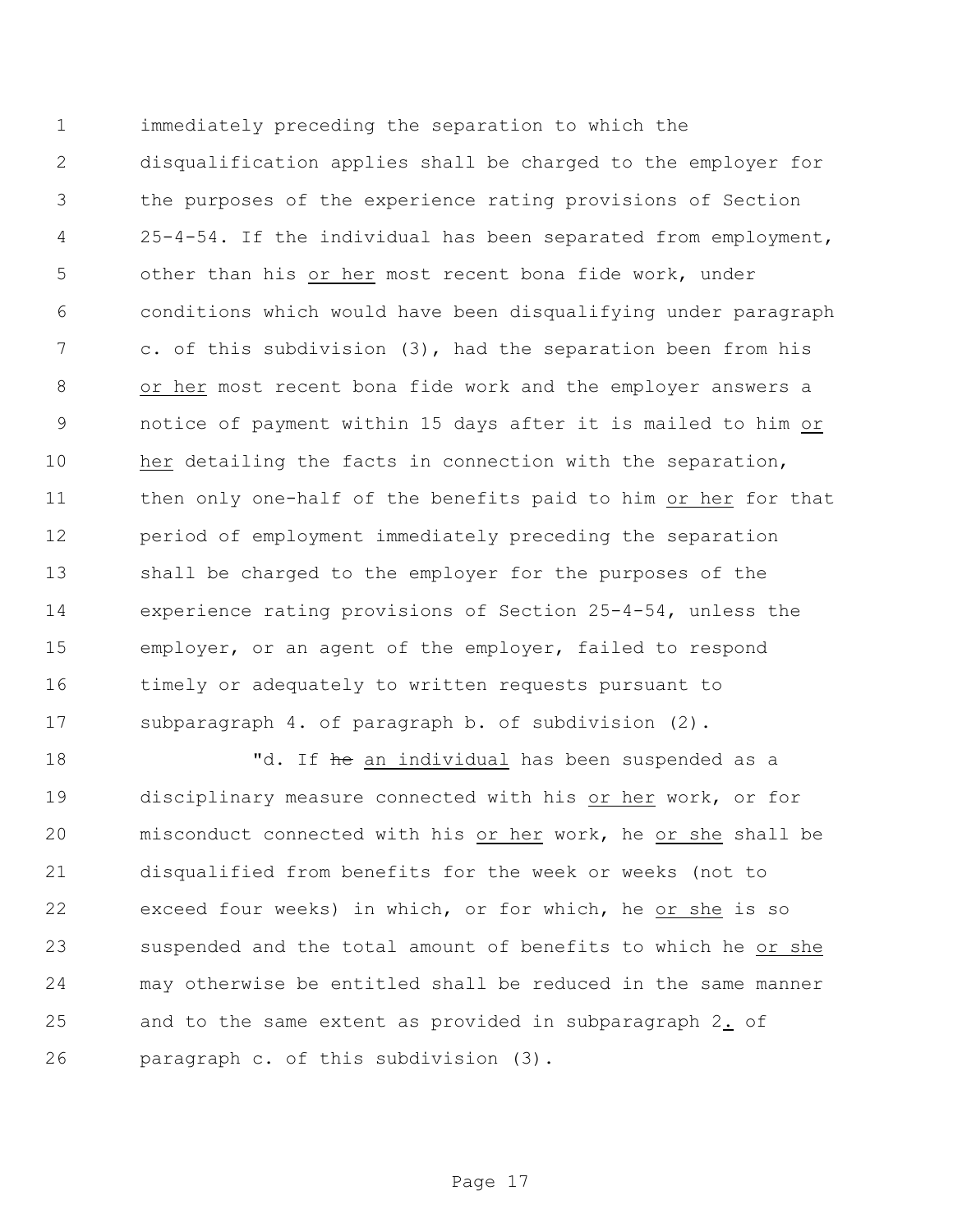"(4) REVOCATION OR SUSPENSION OF REQUIRED LICENSE, 2 ETC. For the week in which he an individual has become unemployed because a license, certificate, permit, bond, surety, or insurability which is necessary for the performance 5 of such his or her employment and which he or she is responsible to maintain or supply has been revoked, suspended, or otherwise become lost to him or her for a cause other than one which would fall within the meaning of subdivision (3) of this section, but one which was within his or her power to control, guard against, or prevent, and for each week thereafter until:

 "a. The license, certificate, permit, bond, or 13 surety, or insurability, has been restored to him or her and 14 he or she has reapplied to his or her employer for employment; or

 "b. He or she has reentered insured employment or employment of the nature described in subdivisions (5), (6), (7), (8), (9), (10), or (18) of subsection (b) of Section 25-4-10, whichever is the earlier.

 "c. Nothing in this subdivision shall be construed as a basis for disqualification of an individual who is without fault and who has made a reasonable effort to obtain his or her initial license, certificate, permit, bond, surety, or insurability required for the performance of assigned duties.

 "(5) FAILURE TO ACCEPT AVAILABLE SUITABLE WORK, ETC. 27 If he an individual fails, without good cause, either to apply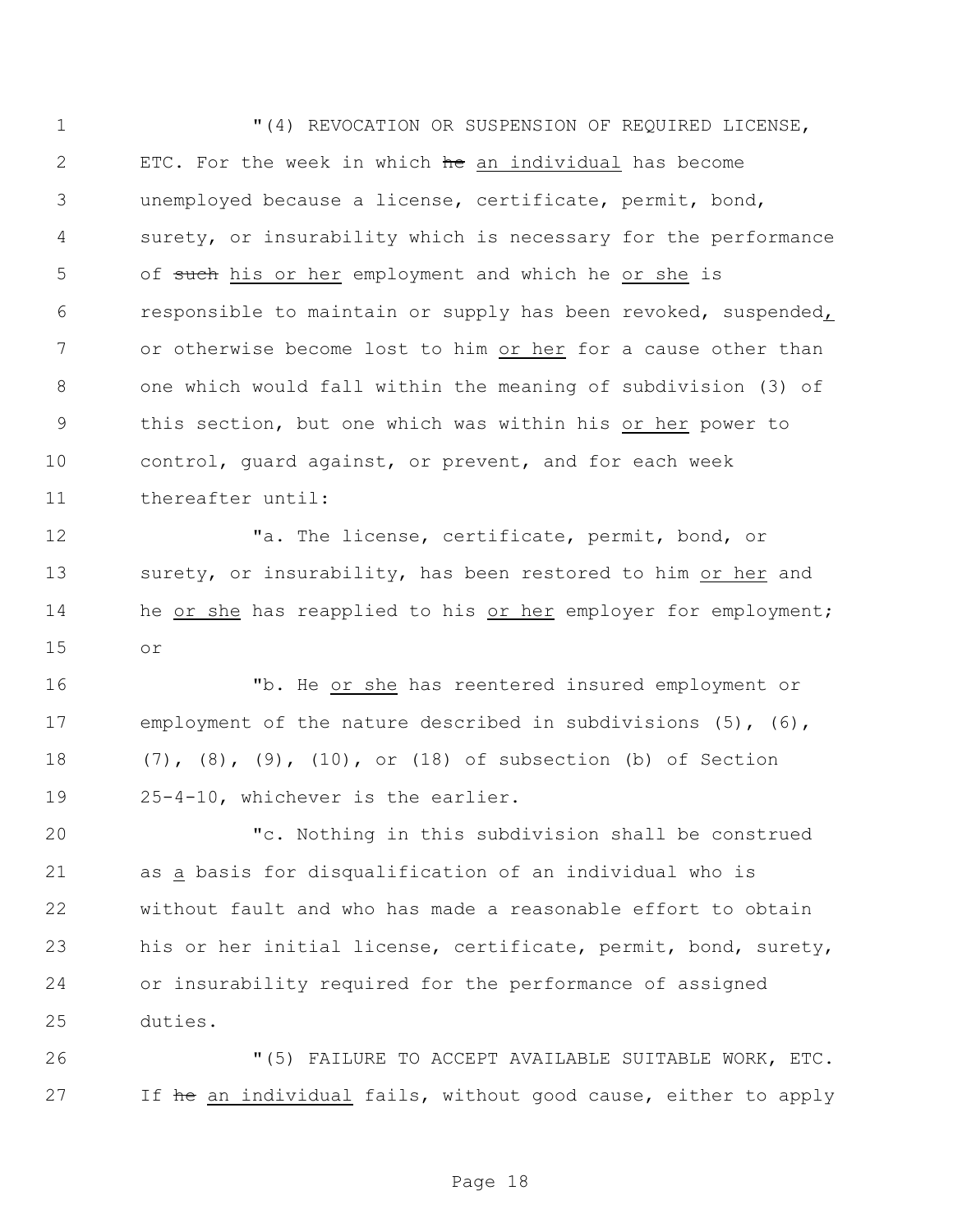for or to accept available suitable work or to return to his or her customary self-employment when so directed by the 3 secretary or when he an individual is notified of suitable work or it is offered him or her through a state employment office or the United States Employment Service, or directly or by written notice or offer to any such employment office or employment service by an employer by whom the individual was formerly employed. Such disqualification shall be for a period 9 of not less than one nor more than  $\theta$  five weeks from the date of failure. This disqualification shall not apply unless the individual has an established benefit year, or is seeking to establish one or is seeking extended benefits at the time he or she fails without good cause, to do any of the acts set out in this subdivision (5).

 "a. In determining whether or not any work is suitable for an individual, the secretary shall consider:

 "1. The degree of risk involved to his or her 18 health, safety, and morals, his or her physical fitness, and 19 his or her prior training,

20 T2. His or her experience and prior earnings,

21 "3. His or her length of unemployment,

 "4. His or her prospects for securing local work in 23 his or her customary occupation $\tau$ .

 "5. The distance of the available work from his or her residence; provided, that no work or employment shall be deemed unsuitable because of its distance from the individual's residence, if such work or employment is in the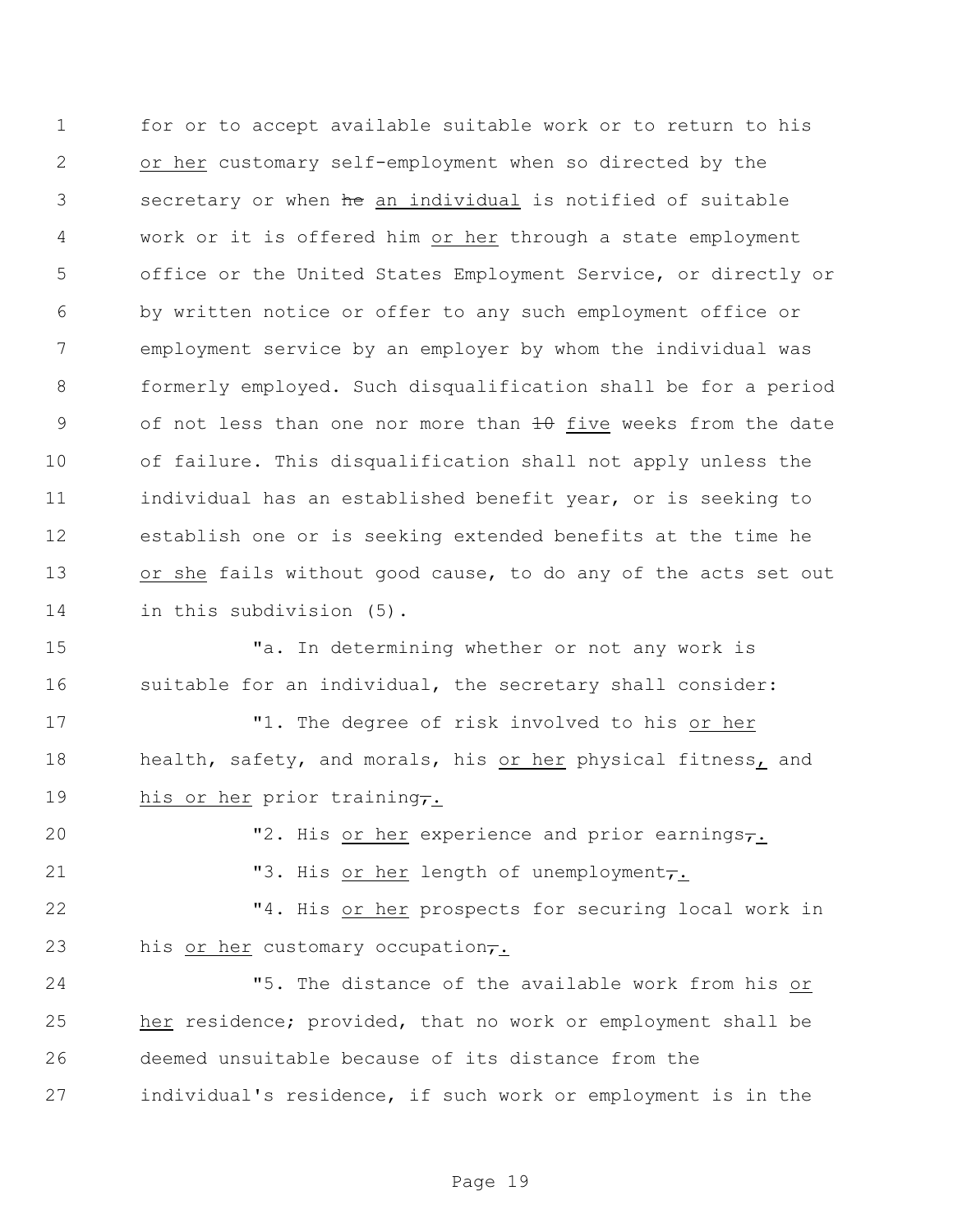same or substantially the same locality as was his or her last previous regular place of employment and if the employee left such voluntarily without good cause connected with such employment.

 "b. Notwithstanding any other provisions of this chapter, no work shall be deemed suitable and benefits shall not be denied under this chapter to any otherwise eligible individual for refusing to accept new work under any of the following conditions:

 "1. If the position offered is vacant due directly 11 to a strike, lockout, or other labor dispute;

 "2. If the wages, hours, or other conditions of the work offered are substantially less favorable to the individual than those prevailing for similar work in the 15 locality<del>; or</del>.

 "3. If as a condition of being employed the individual would be required to join a company union, or to resign from or refrain from joining any bona fide labor organization.

 "c. Notwithstanding any other provisions of this section, benefits shall not be denied an individual, by reason 22 of the application of the provisions of this subdivision (5), with respect to any week in which he or she is in training with the approval of the secretary as described in subdivision (a)(3) of Section 25-4-77.

 "(6) RECEIPT OF BACK PAY AWARD, ETC. For any week 27 with respect to which he an individual is receiving or has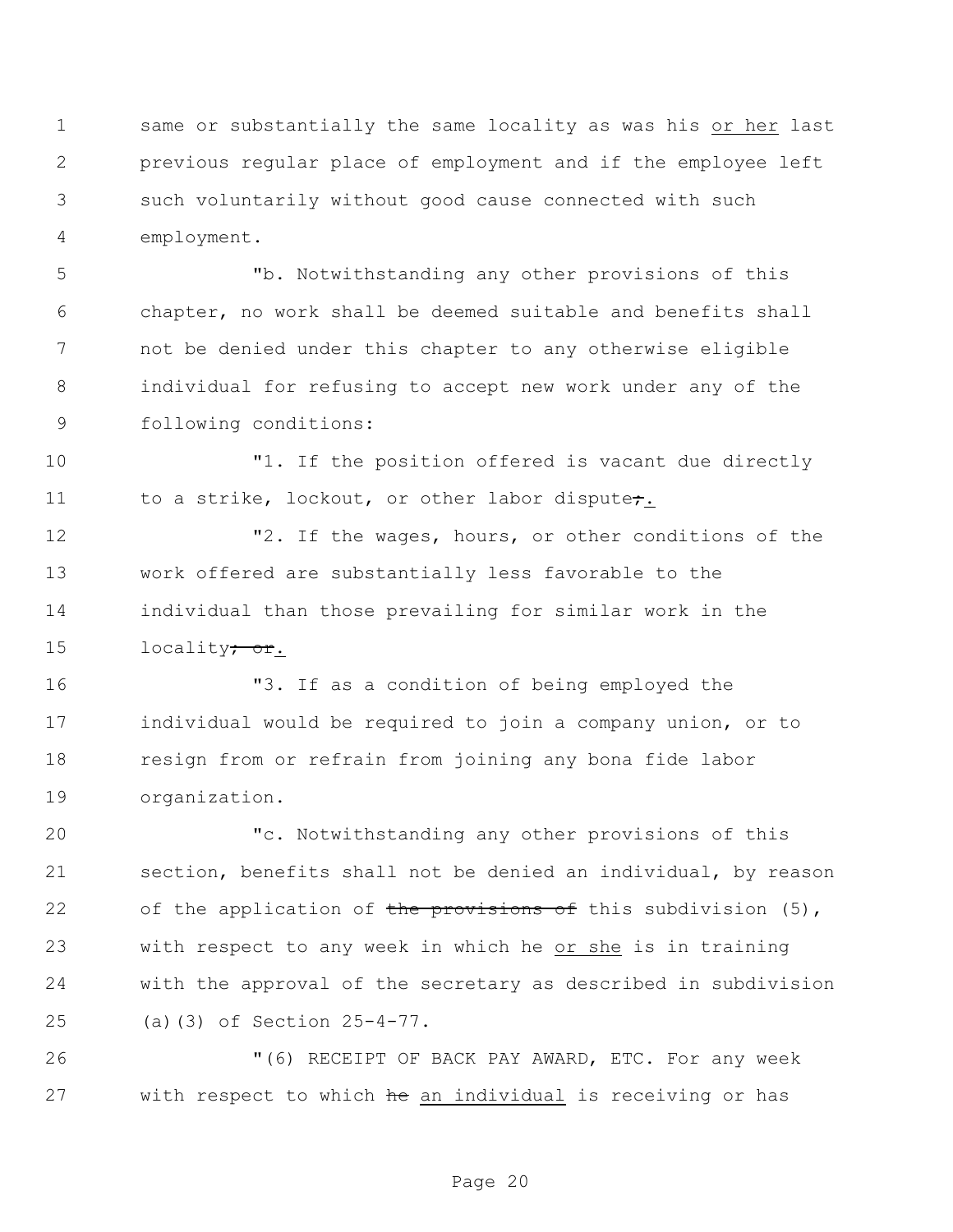received remuneration in the form of a back pay award. Notwithstanding the provisions of Section 25-4-91 any benefits previously paid for weeks of unemployment with respect to which back pay awards are made shall constitute an overpayment and such amounts shall be deducted from the award by the employer prior to payment to the employee and shall be transmitted promptly to the secretary by the employer for application against the overpayment and credit to the claimant's maximum benefit amount and prompt deposit into the 10 fund; provided, however, the removal of any charges made against the employer as a result of such previously paid benefits shall be applied to the calendar year and the calendar quarter in which the overpayment is received by the secretary and no attempt shall be made to relate such a credit to the period to which the award applies. Any amount of overpayment deducted by the employer shall be subject to the same procedures for collection as is provided for 18 contributions by Section 25-4-134 of this chapter.

 "(7) RECEIPT OF OR APPLICATION FOR UNEMPLOYMENT COMPENSATION FROM ANOTHER STATE, ETC. For any week with 21 respect to which, or a part of which, he an individual has received or is seeking unemployment benefits under an unemployment compensation law of any other state or of the United States; provided, that if the appropriate agency of such other state or of the United States finally determines 26 that he the individual is not entitled to such unemployment benefits this disqualification shall not apply.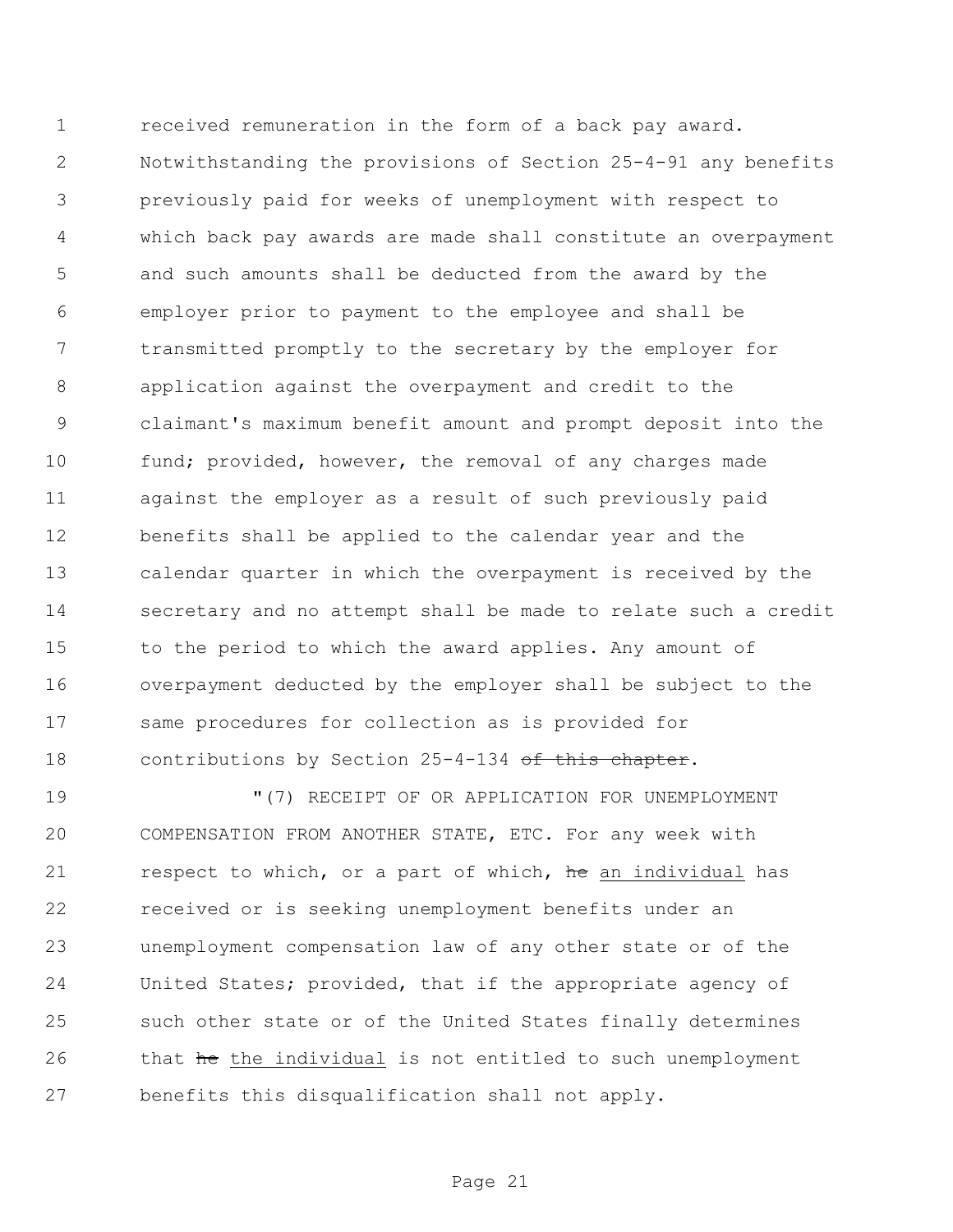"(8) RECEIPT OF PENSION PAYMENT. For any week with respect to which, or a part of which, an individual has received or has, except for the determination of an exact or specific amount, been determined eligible to receive (during a period for which benefits are being claimed) governmental or other pension, retirement or retired pay, annuity, or similar periodic payment which is based on the previous work of the 8 individual; except, that

 "a. For weeks of unemployment which begin prior to April 26, 1982, as was prescribed by this subsection prior to such date, and

 "b. For weeks of unemployment which begin on or after April 26, 1982, the amount of any benefits payable to an individual for any such week which begins in a period with respect to which the disqualifying provisions of this subdivision apply, shall be reduced (but not below zero) by an amount equal to the amount of such pension, retirement or 18 retired pay, annuity, or other payment, which is reasonably attributable to such week, provided, however, such reduction required hereby shall apply to any pension, retirement or 21 retired pay, annuity, or other similar payment only if:

 "1. Such payment is made under a plan that is maintained (or contributed to) by a base period employer and 100 percent employer-financed and not contributed to by the worker, and

 "2. In the case of such a payment not made under the Social Security Act or the Railroad Retirement Act of 1974 (or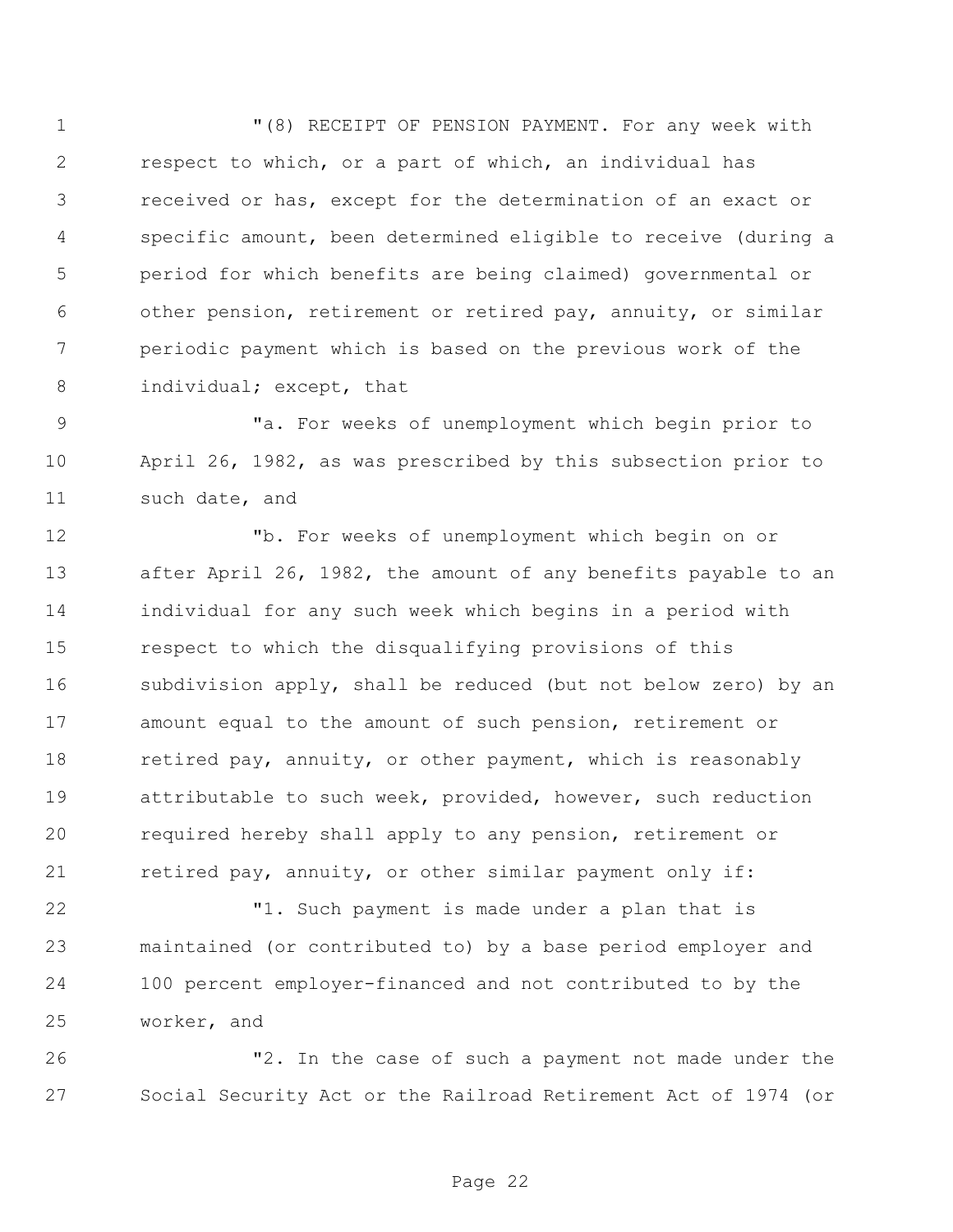the corresponding provisions of prior law), services performed for such employer by the individual after the beginning of his or her base period (or remuneration for such services) affect eligibility for or increase the amount of, such payment.

 "c. The other provisions of this subdivision to the contrary notwithstanding, beginning with the weeks ending October 7, 1995, the amount of any pension, retirement or retired pay, annuity, or other similar periodic payment under the Social Security Act or the Railroad Retirement Act shall not result in a reduction of benefits under this subdivision.

 "d. If in accordance with this subdivision (8) any individual is awarded pension payments retroactively covering 13 the same period for which the individual received benefits, the retroactive payments shall constitute cause for disqualification and any benefits paid during such period shall be recovered only if the retroactive pension payments were made under a plan that is maintained (or contributed to) 18 by a base period employer, 100 percent employer-financed, and not contributed to by the worker.

 "(9) RECEIPT OF OR APPLICATION FOR WORKERS' COMPENSATION. For any week with respect to which, or a part of 22 which, he an individual has received or is seeking compensation for temporary disability under any workers' compensation law; provided, that if it is finally determined **he** the individual is not entitled to such compensation, this disqualification shall not apply; and provided further, that if such compensation is less than the benefits which would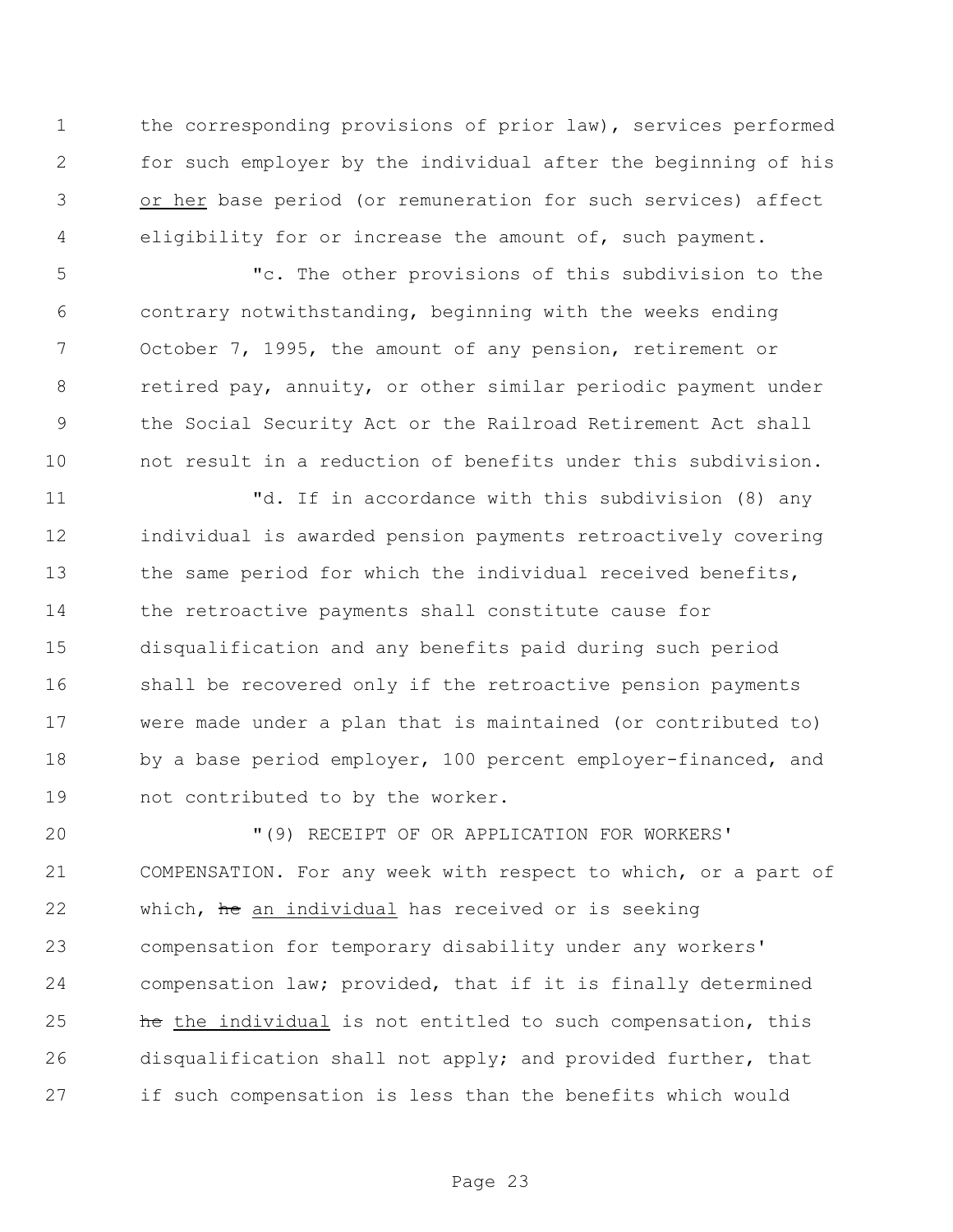1 otherwise be due under this chapter, he the individual shall be entitled to receive for such week, if otherwise eligible, benefits reduced by the amount of such payment.

 "(10) EMPLOYMENT BY PUBLIC WORKS AGENCY, ETC. For any week that such individual is engaged or employed by the Works Progress Administration, the National Youth Administration or any federal or state unit, agency, or instrumentality in charge of public works, assistance through public employment or work relief.

10 "(11) SELF-EMPLOYMENT. For any week in which he an individual is self-employed and each week thereafter until he or she shall establish that he or she is no longer self-employed.

 "(12) RECEIPT OF, OR APPLICATION FOR, TRAINING ALLOWANCE, ETC. For any week with respect to which, or a part of which, an individual who is enrolled in a course of 17 training with the approval of the secretary, within the meaning of subdivision (a)(3) of Section 25-4-77, has applied 19 for, or is entitled to receive, any wage or subsistence or training allowance or other form of remuneration, other than 21 reimbursement for travel expenses, for a course of training under any public or private training program; provided, that 23 if it is finally determined that he an individual is not entitled to such remuneration, this disqualification shall not apply. If the remuneration, the receipt of which is disqualifying under this subdivision (12), is less than the weekly benefits which he or she would otherwise be due under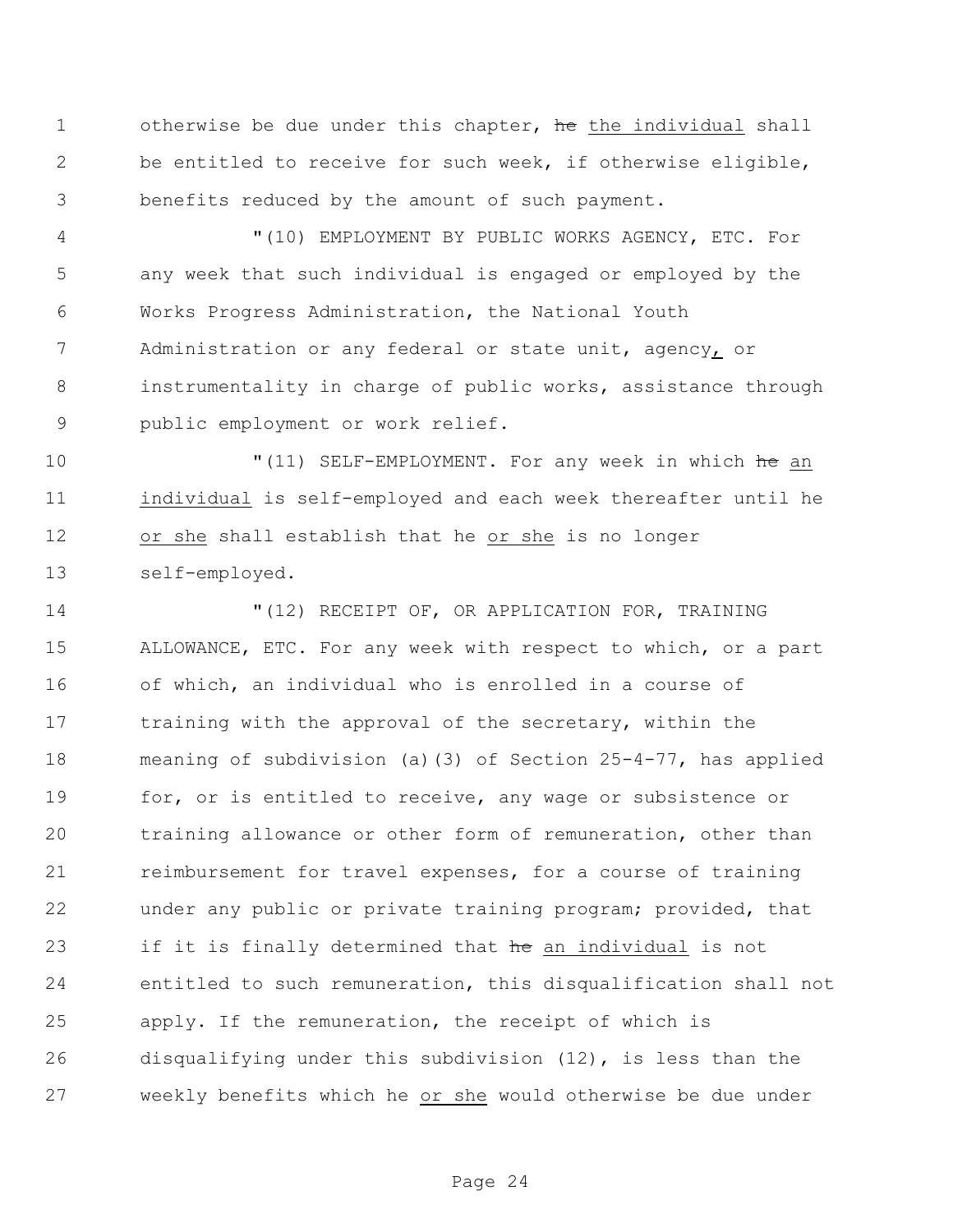this chapter he or she shall be entitled to receive, if otherwise eligible, weekly benefits reduced by the amount of such remuneration. It is further provided that receipt of training allowances under the Trade Readjustment Act shall not be cause for disqualification under this subdivision.

 "(13) PARTICIPATION IN PROFESSIONAL SPORTS. For any week which commences during the period between two successive sport seasons (or similar periods) to any individual for which benefits claimed are on the basis of any services, substantially all of which consist of participating in sports or athletic events or training or preparing to so participate, if such individual performed such services in the first of such seasons (or similar periods) and there is a reasonable assurance that such individual will perform such services in the later of such seasons (or similar periods).

"(14) ALIENS.

17 The state of the Ta. For any week for which benefits claimed are on 18 the basis of services performed by an alien unless:

 "1. Such alien is an individual who was lawfully admitted for permanent residence at the time such services were performed, and was lawfully present for purposes of performing such services; or,

 "2. Such alien was permanently residing in the United States under color of law at the time such services were performed (including an alien who is lawfully present in the United States as a result of the application of the